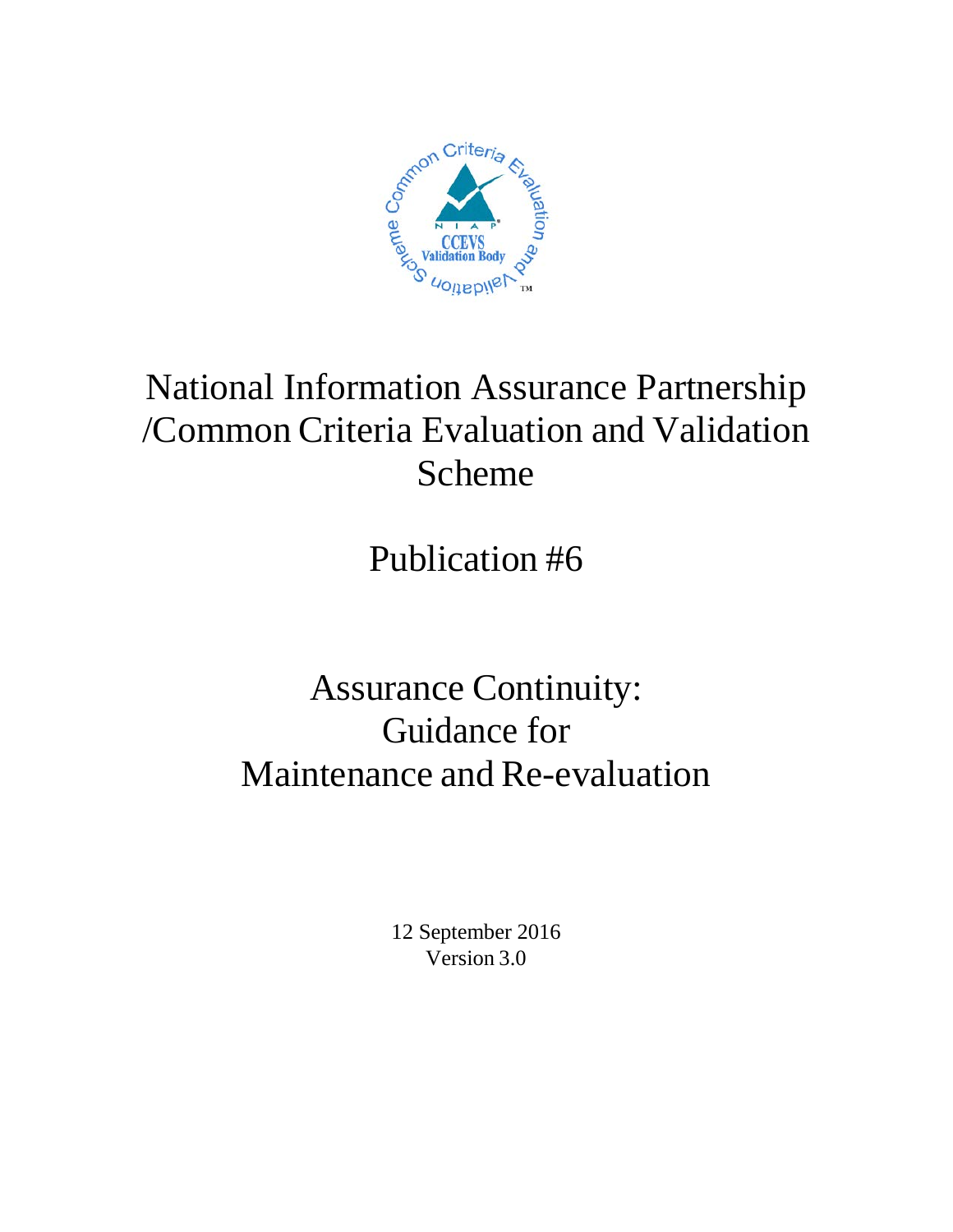## **All correspondence in connection with this document should be addressed to:**

National Information Assurance Partnership Common Criteria Evaluation and Validation Scheme 9800 Savage Road, Suite 6940 Fort George G. Meade, MD 20755-6940 E-mail: niap@niap-ccevs.org http://www.niap-ccevs.org/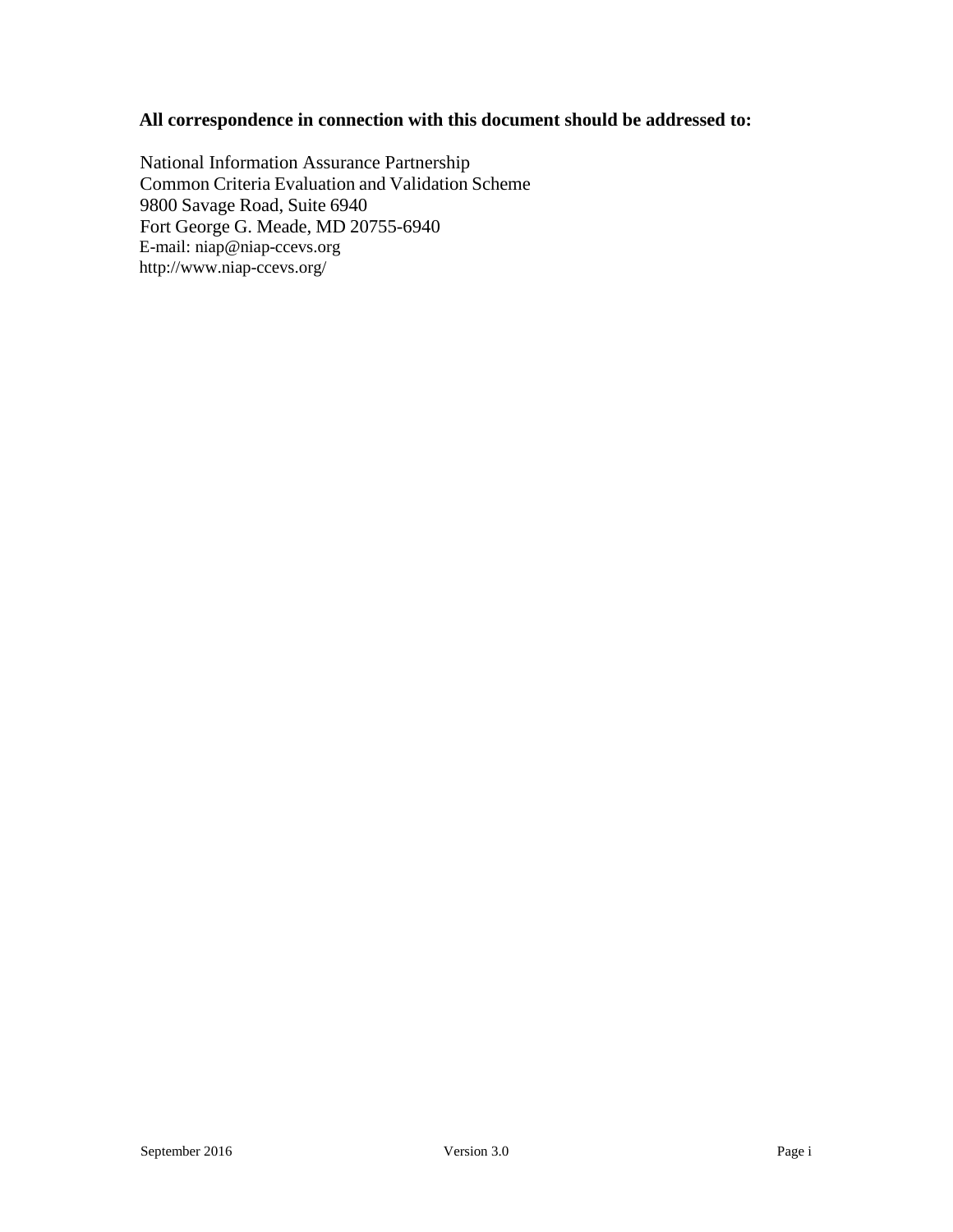# **Amendment record**

| Version | <b>Date</b>      | <b>Description</b>                                   |
|---------|------------------|------------------------------------------------------|
| 2.0     | 8 September 2008 | Initial release                                      |
| 3.0     | <b>July 2016</b> | Updated to reflect<br>current evaluation<br>paradigm |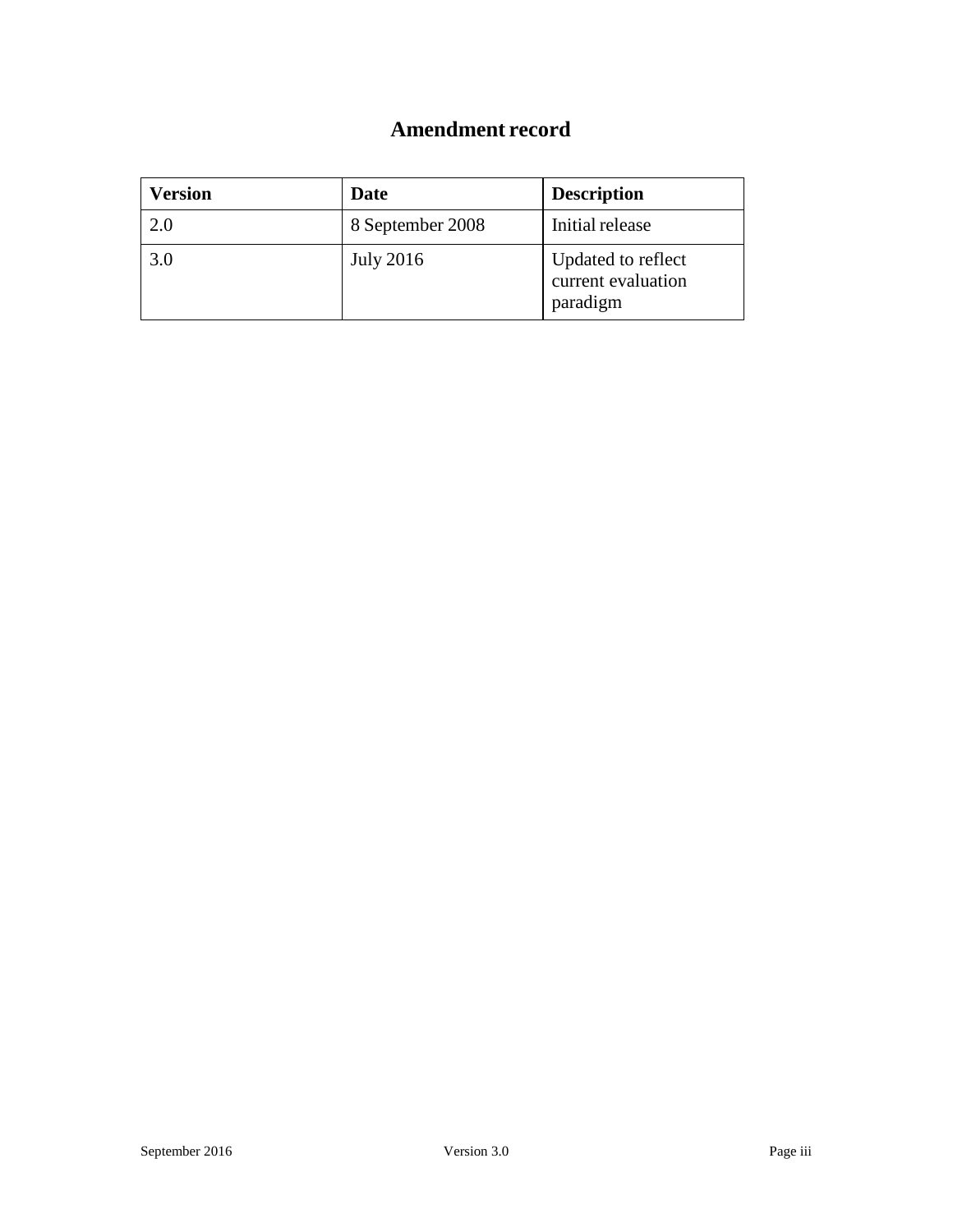(Page intentionally left blank)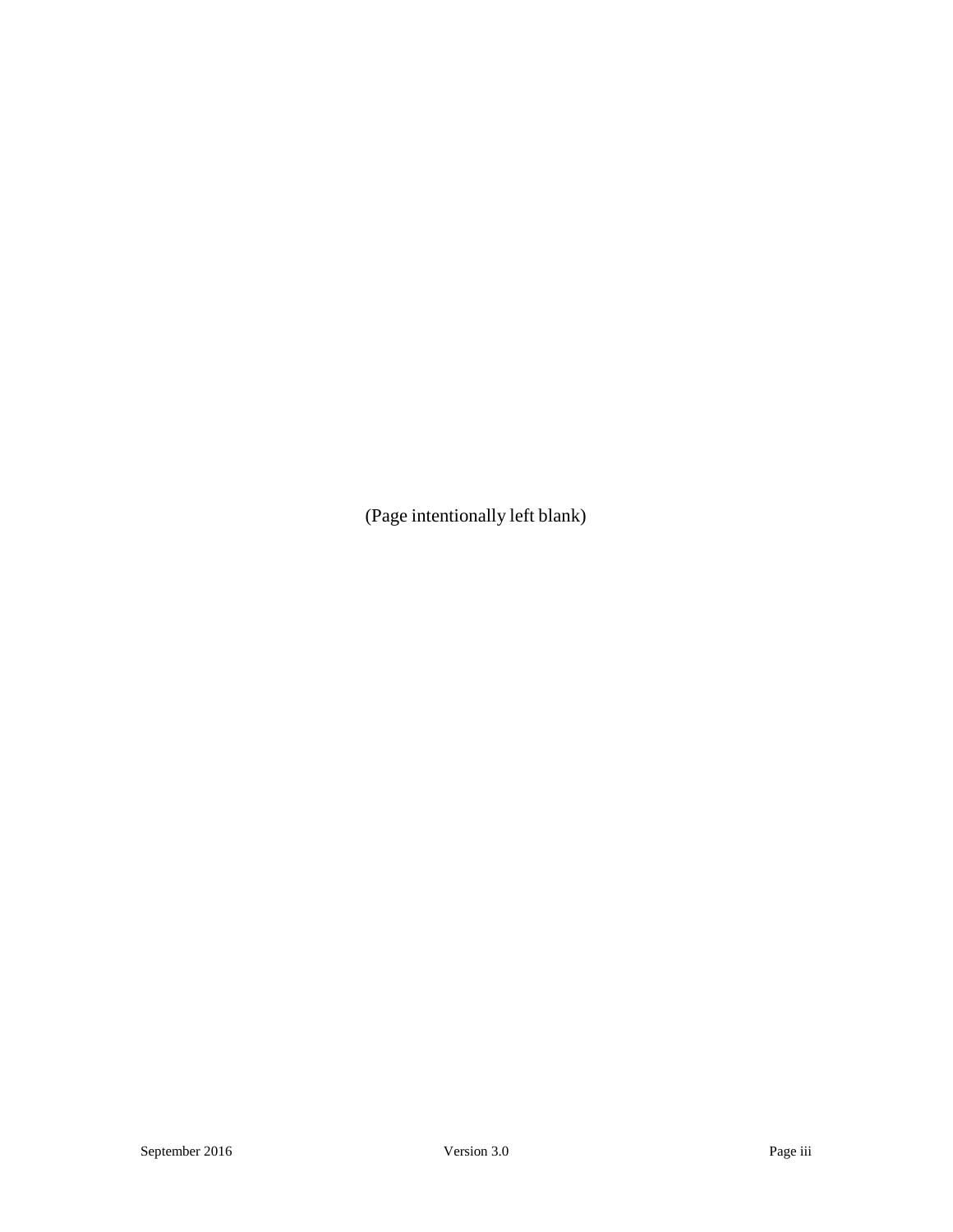## **Table of Contents**

| $\mathbf{1}$ |  |
|--------------|--|
|              |  |
|              |  |
| 2            |  |
|              |  |
|              |  |
|              |  |
|              |  |
|              |  |
|              |  |
|              |  |
|              |  |
|              |  |
|              |  |
|              |  |
|              |  |
|              |  |
|              |  |
| $\mathbf{3}$ |  |
|              |  |
|              |  |
|              |  |
| 4            |  |
|              |  |
|              |  |
|              |  |
|              |  |
| 5            |  |
|              |  |
|              |  |
|              |  |
|              |  |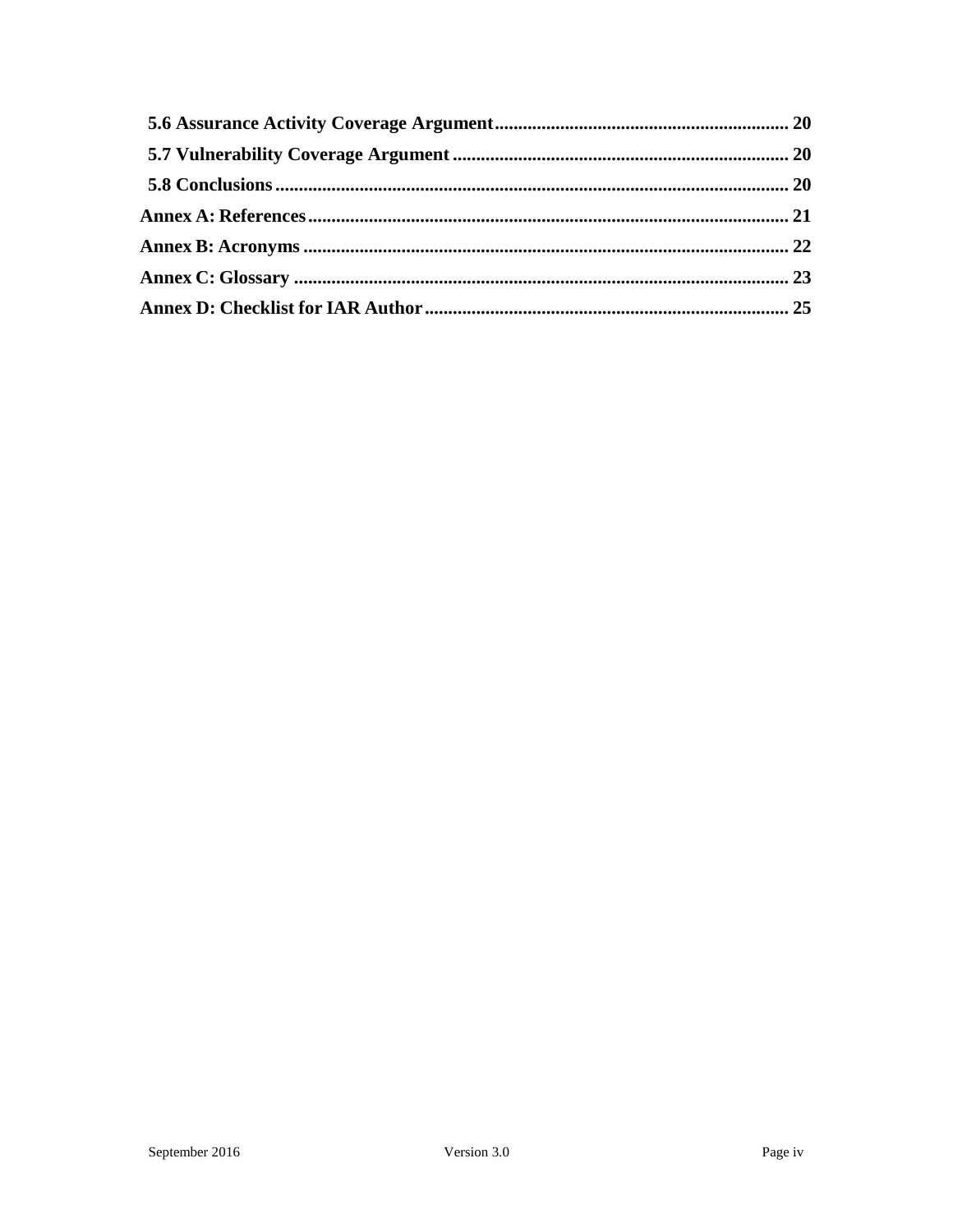# <span id="page-6-0"></span>**1 Introduction**

The Common Criteria Evaluation and Validation Scheme (CCEVS), hereafter referred to as The National Information Assurance Partnership (NIAP), Common Criteria Scheme, or Scheme, was established by the National Institute of Standards and Technology (NIST) and the National Security Agency (NSA) to validate conformance of Information Technology (IT) products to international standards. NIAP oversees the evaluations of IT products performed by Common Criteria Testing Laboratories (CCTLs) against the *Common Criteria for Information Technology Security Evaluation* (CC).

The principal participants in the NIAP program are the:

- a) **Sponsor/Developer**: The Sponsor may be a product developer, a value-added reseller of an IT security-enabled product, or another party that wishes to have a product evaluated. The sponsor requests that a Common Criteria Testing Laboratory (CCTL) conduct a security evaluation of an IT product.
- b) **Common Criteria Testing Laboratory (CCTL)**: The CCTL is a commercial testing laboratory accredited by the National Voluntary Laboratory Accreditation Program (NVLAP) and approved by NIAP to perform security evaluations against the *Common Criteria for Information Technology Security Evaluation* (CC) using the Assurance Activities defined in the Protection Profile, and where appropriate the procedures defined in the *Common Methodology for Information Technology Security Evaluation* (CEM).
- c) **National Information Assurance Partnership (NIAP**): NIAP is the U.S. government organization established by NIST and NSA to maintain and operate the Scheme for the U.S. Government and to oversee and validate the evaluations performed by the CCTLs.

## <span id="page-6-1"></span>**1.1 Purpose of this Document**

This document defines the NIAP approach to maintenance and re-evaluation activities, which together are termed Assurance Continuity. *Assurance Continuity: CCRA Requirements version 2.1 released June 2012* was used as the basis for defining the NIAP assurance continuity process. It describes the minimum set of requirements for the maintenance and re-evaluation of CC validated products and is intended to provide sponsors/developers of evaluated products with the basic information required for them to submit an Impact Analysis Report (IAR) for maintenance of a previously evaluated product.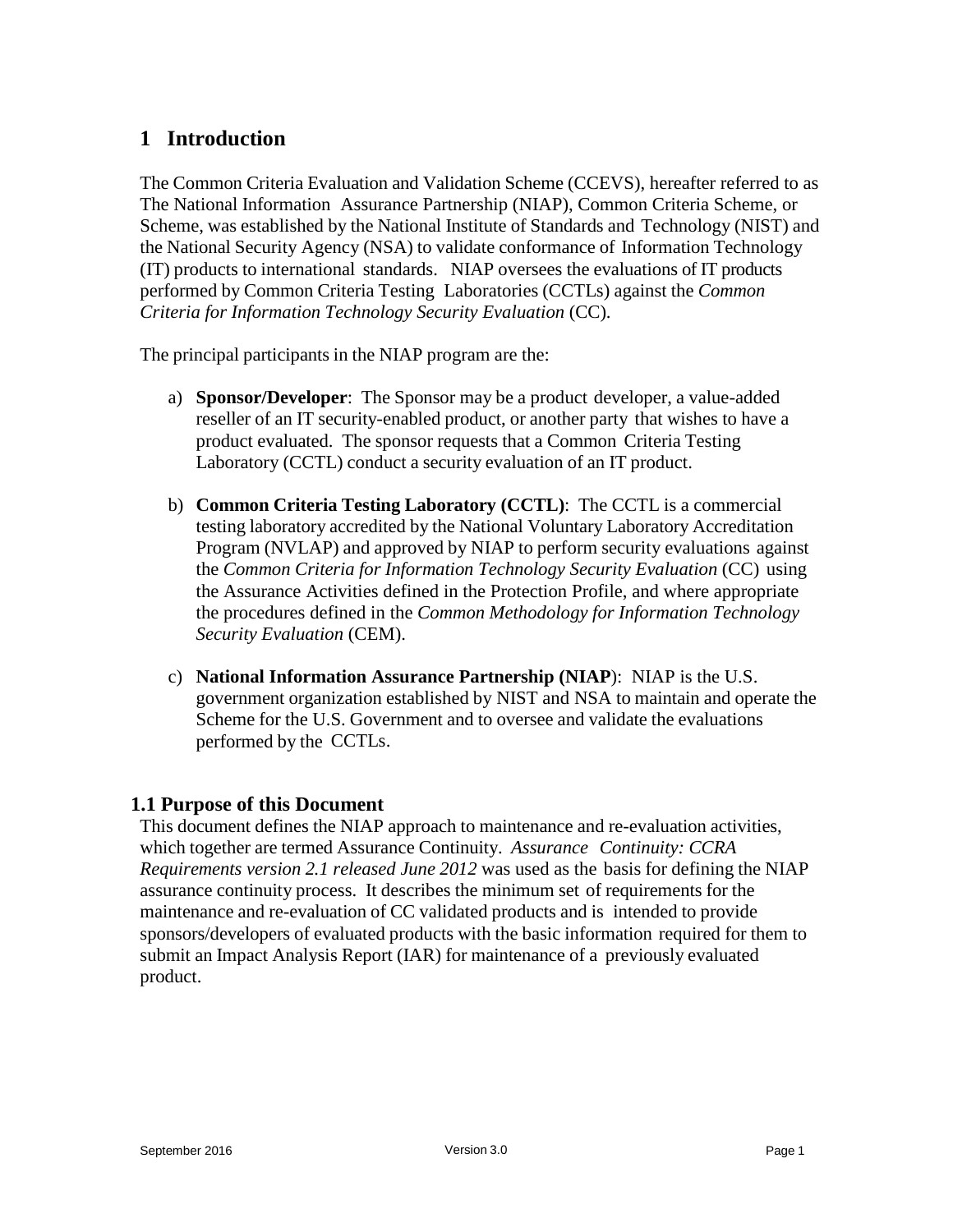## <span id="page-7-0"></span>**1.2 Organization and Scope**

This document is one of a series of technical and administrative NIAP publications that describe how the Scheme operates. Copies of NIAP-related publications and information are available through the NIAP web site:

[https://www.niap-ccevs.org/Documents\\_and\\_Guidance/guidance\\_docs.cfm.](https://www.niap-ccevs.org/Documents_and_Guidance/guidance_docs.cfm)

This document consists of five chapters and several supporting annexes:

- Chapter 1 provides a general description of maintenance and re-evaluation.
- Chapter 2 describes the technical concepts underpinning the Assurance Continuity paradigm including a description of the processes involved in both maintenance and re-evaluation, along with the roles and responsibilities of the participants.
- Chapter 3 describes how changes to the product are categorized.
- Chapter 4 describes how an Impact Analysis is performed.
- Chapter 5 defines the required contents of the Impact Analysis Report (IAR).

The supporting annexes include a list of acronyms, a glossary, references, and an IAR checklist.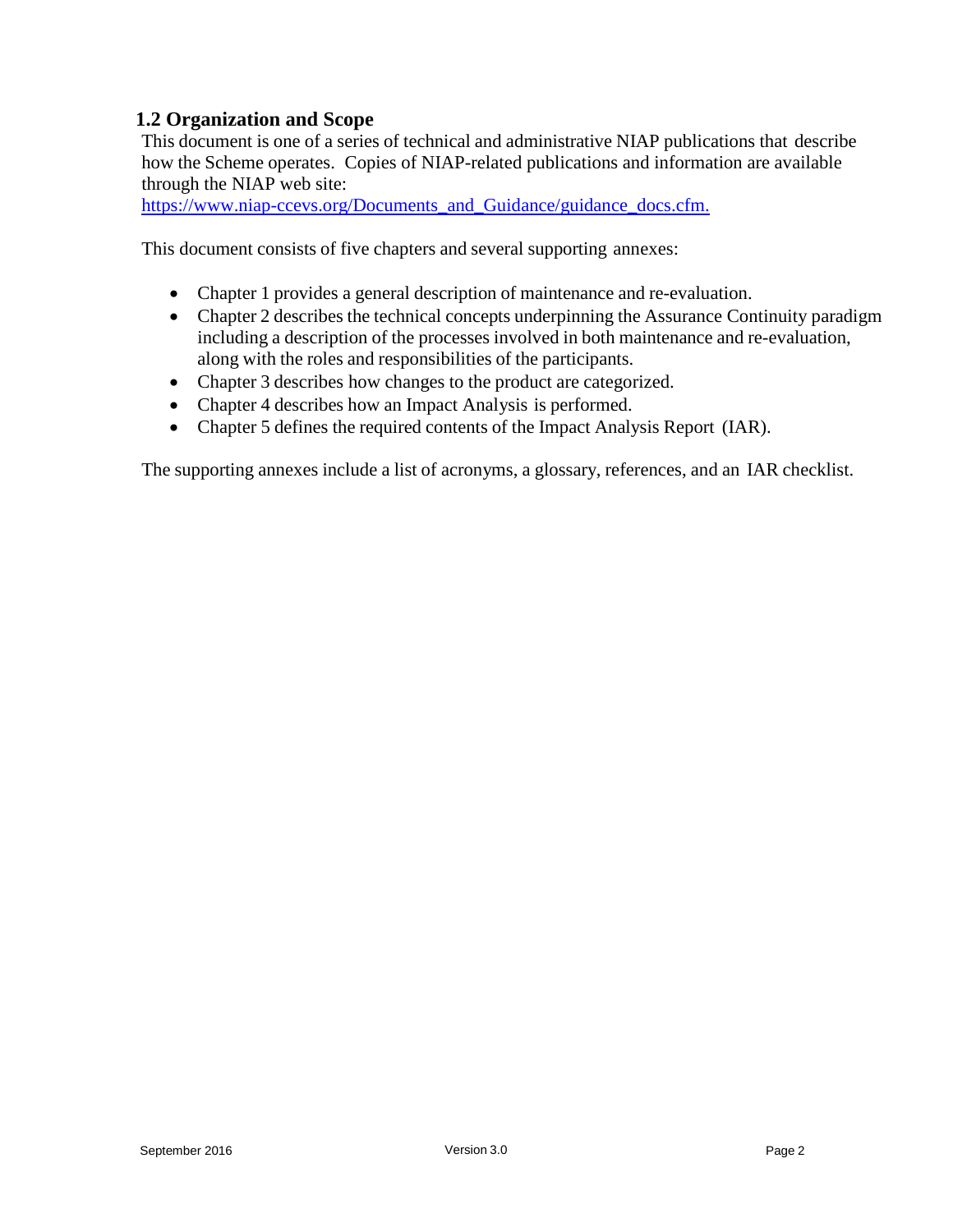## <span id="page-8-0"></span>**2 Technical Concepts**

## <span id="page-8-1"></span>**2.1 Purpose of Assurance Continuity**

Assurance Continuity enables developers to provide assured products to the IT consumer community in a timely and efficient manner.

Assurance Continuity recognizes that as changes are made to a validated TOE or its environment, evaluation work previously performed does not need to be repeated entirely. Assurance Continuity defines an approach to minimizing redundancy in IT Security evaluations.

Note: Assurance Continuity submissions must be submitted to NIAP at least 30 days prior to the Assurance Maintenance Date of the original evaluation for the validated TOE (see [Section 2.4.6\)](#page-15-3).

## <span id="page-8-2"></span>**2.2 Terminology**

The following terms are used throughout this document:

- a) *Validated TOE:* the version of the TOE previously evaluated and for which a certificate has been issued.
- b) *Changed TOE:* a version differing from the validated TOE that may include:
	- A new release of the TOE or of the product in which the TOE is a subset of functionality.
	- The validated TOE with patches applied to correct discovered bugs.
	- The same version of the validated TOE, but in a new operational environment (e.g., on a different hardware or software platform).
- c) *Maintained TOE:* a changed TOE that has undergone the Assurance Maintenance process and to which the certificate for the validated TOE also applies. This signifies that assurance gained in the validated TOE also applies to the maintained TOE.
- d) *Maintenance Addendum:* a notation on the Product Compliant List (PCL), serving as an addendum to the certificate for a validated TOE. The Maintenance Addendum lists the maintained version(s) of the TOE. There is no issuance of an updated certificate.
- e) *Updated Security Target (ST):* an updated implementation-dependent statement of security needs for a specific identified TOE. The updated ST is generated by the developer who is requesting a Maintenance Addendum.
- f) *Impact Analysis Report (IAR):* a report that records the analysis of the impact of changes to the validated TOE. The IAR is generated by the developer who is requesting an addition to the Maintenance Addendum.
- g) *Assurance Continuity Maintenance Report (ACMR):* a publicly available report, considered to be an addendum to the Validation Report, describing all changes made to the validated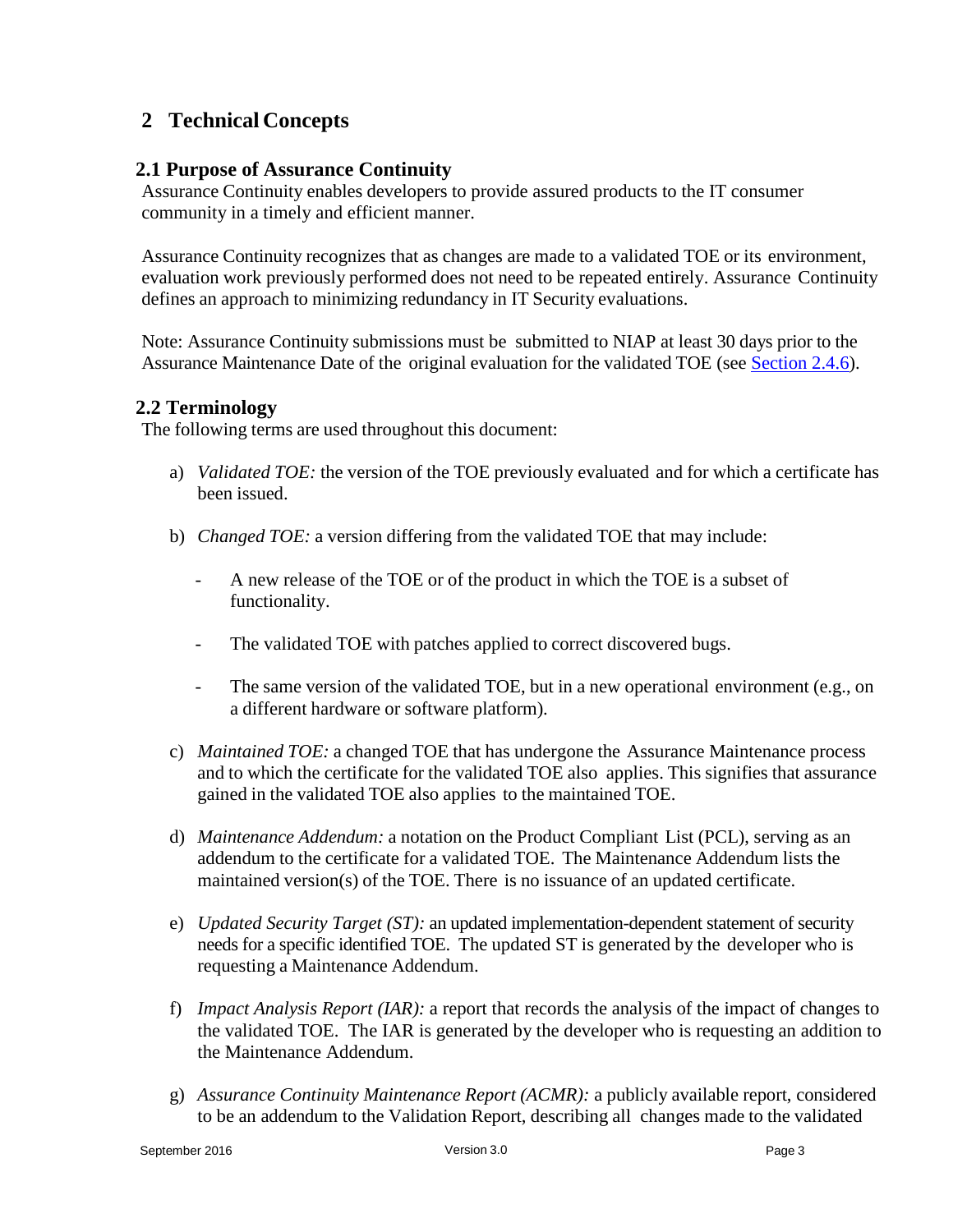TOE that have been accepted under the Maintenance process.

- h) *Assurance Baseline:* the culmination of activities performed by both the evaluator and developer resulting in a validated TOE, recorded or submitted as evidence.
- i) *Developer Evidence:* all items made available to the evaluators in support of an evaluation of a TOE.
- j) *Assurance Maintenance:* the process of recognizing a set of one or more changes made to a validated TOE since its original evaluation.
- k) *Re-evaluation:* the process of recognizing that changes made to a validated TOE require independent evaluator activities to be performed in order to establish a new Assurance Baseline. The re-evaluation process should attempt to reuse results from a previous evaluation.
- l) *Sunset:* status of a PP when it is no longer used for product evaluations and is listed on the Archived Protection Profile List.

## <span id="page-9-0"></span>**2.3 Assumptions**

This document was written with the following assumptions:

- a) NIAP has an appropriate level of trust in the developer and in any developer-supplied evidence.
- b) For maintenance under the CCRA, a developer can only submit for Assurance Continuity to the same Scheme under which the original evaluation was conducted.
- c) The updated product complies with all NIAP policies in effect at the time of the Assurance Continuity submission.

## <span id="page-9-1"></span>**2.4 Assurance Continuity Paradigm**

Assurance Continuity takes advantage of the fact that, as changes are made to a validated TOE or its environment, evaluation work previously performed does not need to be repeated in all circumstances. The Assurance Continuity paradigm recognizes previous applicable evaluation work for both the maintenance and re-evaluation process.

Maintenance refers to the process, undertaken by a developer, in updating the product and documentation for a changed TOE. It must be demonstrated that the changes to the TOE do not adversely affect the Assurance Baseline.

Re-evaluation refers to the evaluation of a changed TOE because the changes to the validated TOE did not adversely affect the Assurance Baseline.

It is important to note the Maintenance process is not intended to provide assurance that the original validated TOE is resistant to new vulnerabilities or attack methods discovered since the date of the initial certificate. Such assurance can only be gained through Re-evaluation. Maintenance only considers the effect of TOE changes on the Assurance Baseline. However, all September 2016 Version 3.0 Page 4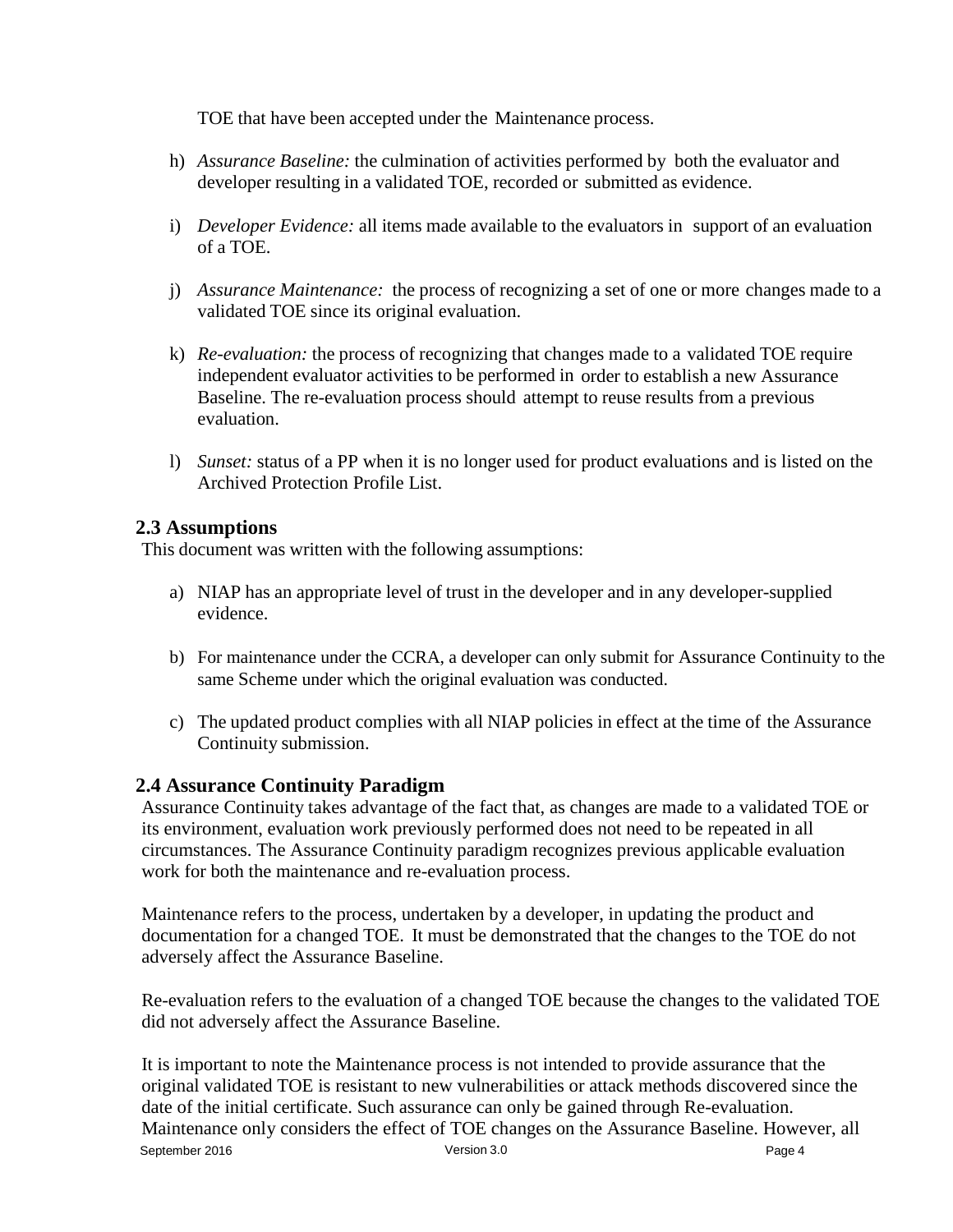publicly known vulnerabilities, as of the date of the release of the updated version, must be mitigated before the developer submits a changed TOE through the Maintenance process since it is assumed that adversaries can easily exploit any such vulnerability<sup>[1](#page-10-0)</sup>.

Figure 1 shows the Assurance Continuity process flow. The starting point for both the Maintenance and Re-evaluation processes is when a change is made to the validated TOE (Figure 1, box 1). This change might be a patch designed to correct a discovered flaw, an enhancement to a feature, the addition of a new feature, a clarification in the guidance documentation, or any other change to the validated TOE.

<span id="page-10-0"></span><sup>1</sup> See <u>NIAP/CCEVS Policy #17, "Effects of Vulnerabilities in Evaluated Products."</u><br>September 2016 Version 3.0 Page 5  $\overline{a}$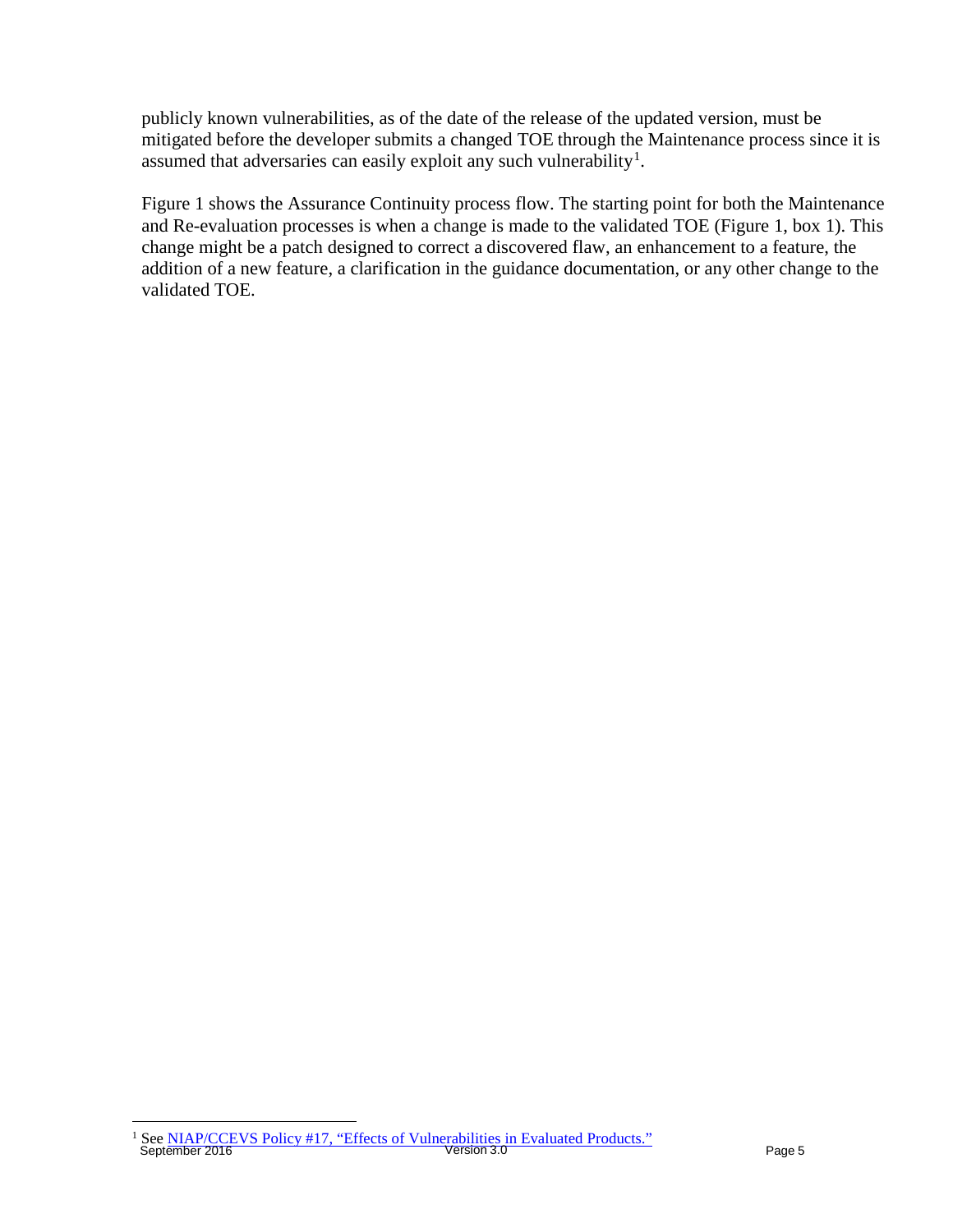

As a result of this change, a recommendation by the developer or CCTL (acting as agent on behalf of the developer) needs to be made in regard to its resulting impact on assurance (Figure 1, box 2). This includes an analysis of the evaluation evidence reflecting the change. The developer (or CCTL) must submit an IAR for the product at least 30 days prior to the Assurance Maintenance Date. NIAP uses the IAR to determine the impact (Figure 1, box 3) the changes have on the

September 2016 Version 3.0 Page 6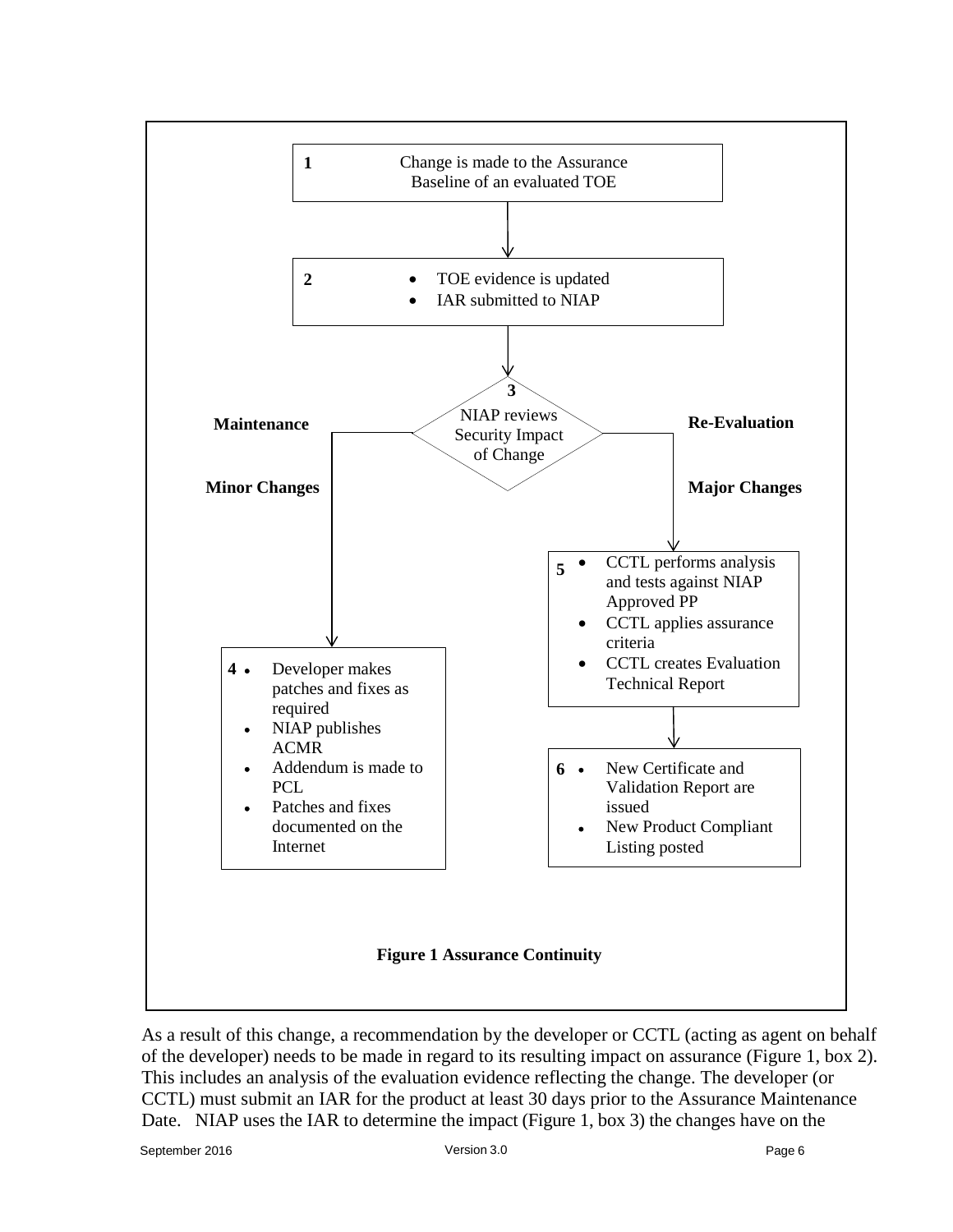Assurance Baseline.

The NIAP review process may include consultation with the developer and/or the CCTL that generated the IAR in order to ensure the recorded analysis is complete and the IAR meets all requirements for the content and presentation, resulting in a complete and consistent IAR (see [Chapter 5\)](#page-23-0), to the satisfaction of NIAP. The IAR review is conducted in accordance with this document and with any relevant guidance issued by NIAP.

## <span id="page-12-0"></span>**2.4.1 IAR Submission Review Process**

There are three stages in the submission review process for Assurance Continuity:

- a) The **Submission Review** stage, during which NIAP reviews the developer's submission for completeness;
- b) The **Submission Analysis** stage, during which NIAP analyzes the developer's maintenance claim; and
- c) The **Conclusion** stage, during which NIAP produces the Assurance Continuity Maintenance Report (ACMR) and a Maintenance Addendum if the impact of changes are minor, or determines that the impact of changes are major and the product would need re-evaluation.

## *2.4.1.1 IAR Submission Review Stage*

NIAP acknowledges receipt of the submission and reviews it to verify that there are no input items missing and no readily apparent inconsistencies or anomalies. There are two possible results:

a) NIAP informs the developer that the submission package contains all the required deliverables and NIAP will proceed to the Submission Analysis stage. NIAP also provides an estimated timeframe for the Analysis stage.

## (Or)

b) NIAP informs the developer that the submission is incomplete, identifies the missing elements, and may recommend the developer contact a CCTL or CC consultant for assistance in producing an updated Assurance Continuity submission.

## *2.4.1.2 IAR Submission Analysis Stage*

NIAP examines the changes described in the IAR to determine their impact upon the assurance of the validated TOE with the following possible results:

- a) The developer has provided sufficient supporting rationale describing the impact of each change.
- b) The impact of each change has a minor or major impact on assurance.
- c) The overall culmination of changes has security impacts that are minor or major.
- d) All publicly-known security vulnerabilities applicable to releases prior to the changed TOE have been mitigated in the changed TOE.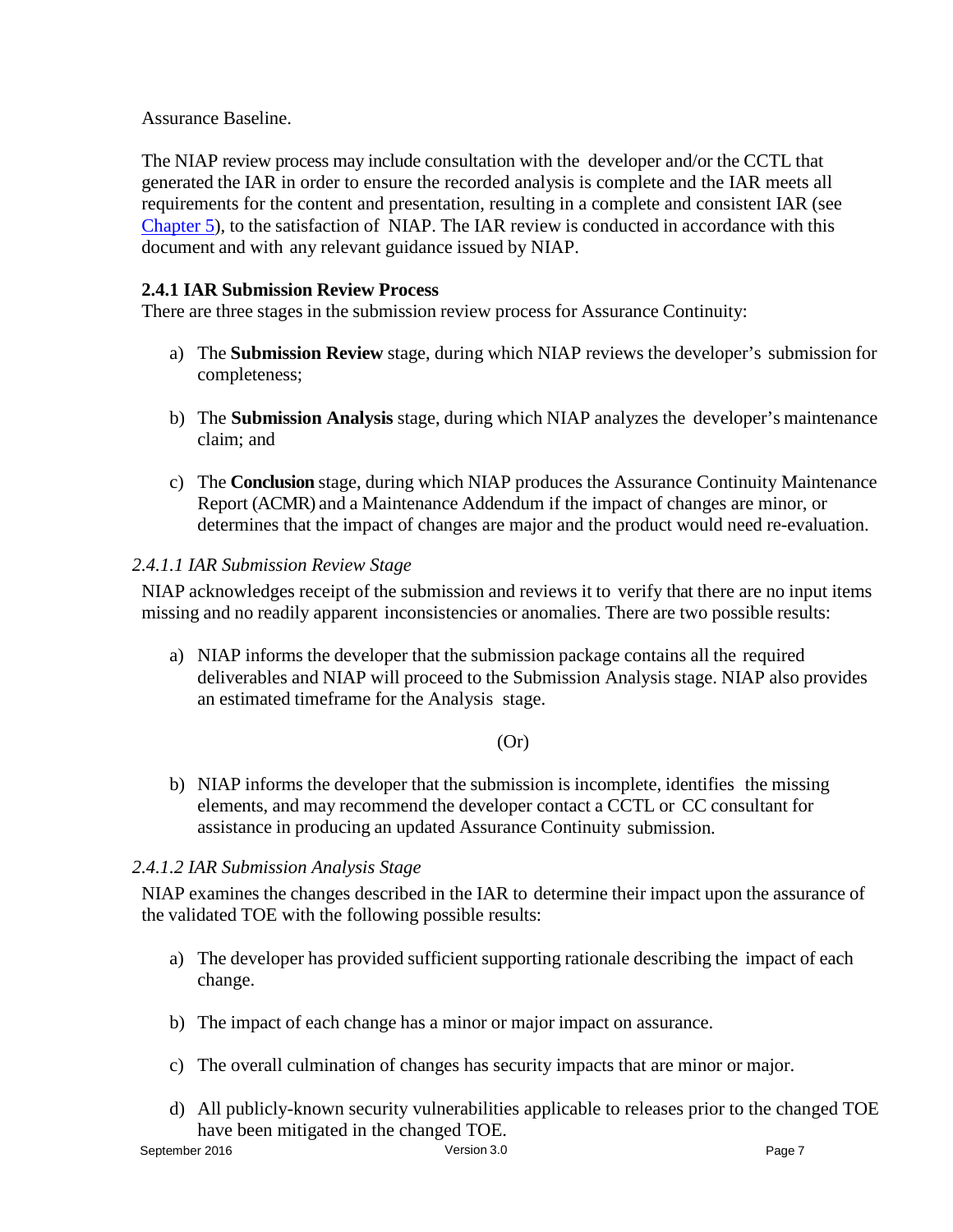NIAP may also selectively sample the affected developer evidence to verify the required updates have been applied. There are four possible results:

- a) All changes are assessed as minor, all affected developer evidence has been updated, and the maintained TOE qualifies for Assurance Maintenance. In this case, the process enters into the Conclusion stage.
- b) All changes appear to be minor, but some affected developer evidence has not been adequately updated. In this case, the developer is required to update the evidence. Once all affected sections of the IAR have been updated, the maintained TOE qualifies for Assurance Maintenance. The process then enters into the Conclusion stage.
- c) One or more sections of the IAR contain inadequate detail. In this case, the developer is required to provide the additional details, which may require that the developer perform additional impact analysis, resulting in a significant rewrite and re-submission of the IAR. Once all affected sections of the IAR have been updated, the maintained TOE qualifies for Assurance Maintenance. The process then enters into the Conclusion stage.
- d) One or more changes are assessed as major, and Re-evaluation is required.

## *2.4.1.3 IAR Submission Conclusion stage*

There are two possible outcomes from the IAR review:

- 1. NIAP determines that the impact of changes on the TOE is **MINOR**, and the Maintenance process will be followed. See [Section 3.1](#page-17-1) for more details.
- 2. NIAP determines that the impact of the changes on the TOE is **MAJOR**, and re-evaluation is needed. Se[e Section 3.2.](#page-17-2)

Once the review is complete, NIAP will inform the developer, in writing, of the outcome and will record the underlying rationale for their decisions in accordance with their quality assurance processes.

## <span id="page-13-0"></span>**2.4.2 Maintenance Process**

Maintenance, under Assurance Continuity, allows for minor changes or patches to a validated TOE, and the resulting TOE version recognized as maintaining the same level of assurance as the validated TOE.

When NIAP determines the change has a minor impact (Figure 1, box 4), then an ACMR is produced from the IAR, and an addendum to the Product Compliant List (PCL) is created. The ACMR is made publicly available where it will serve as an addendum to the Validation Report of the original validated TOE. The maintained TOE will then serve as the baseline against which any future changes will be compared.

## *2.4.2.1 Process Description*

The Maintenance process can be defined in terms of the necessary inputs, actions and outputs leading to a Maintenance Addendum for a Common Criteria certificate. The provisions of the

September 2016 Version 3.0 Page 8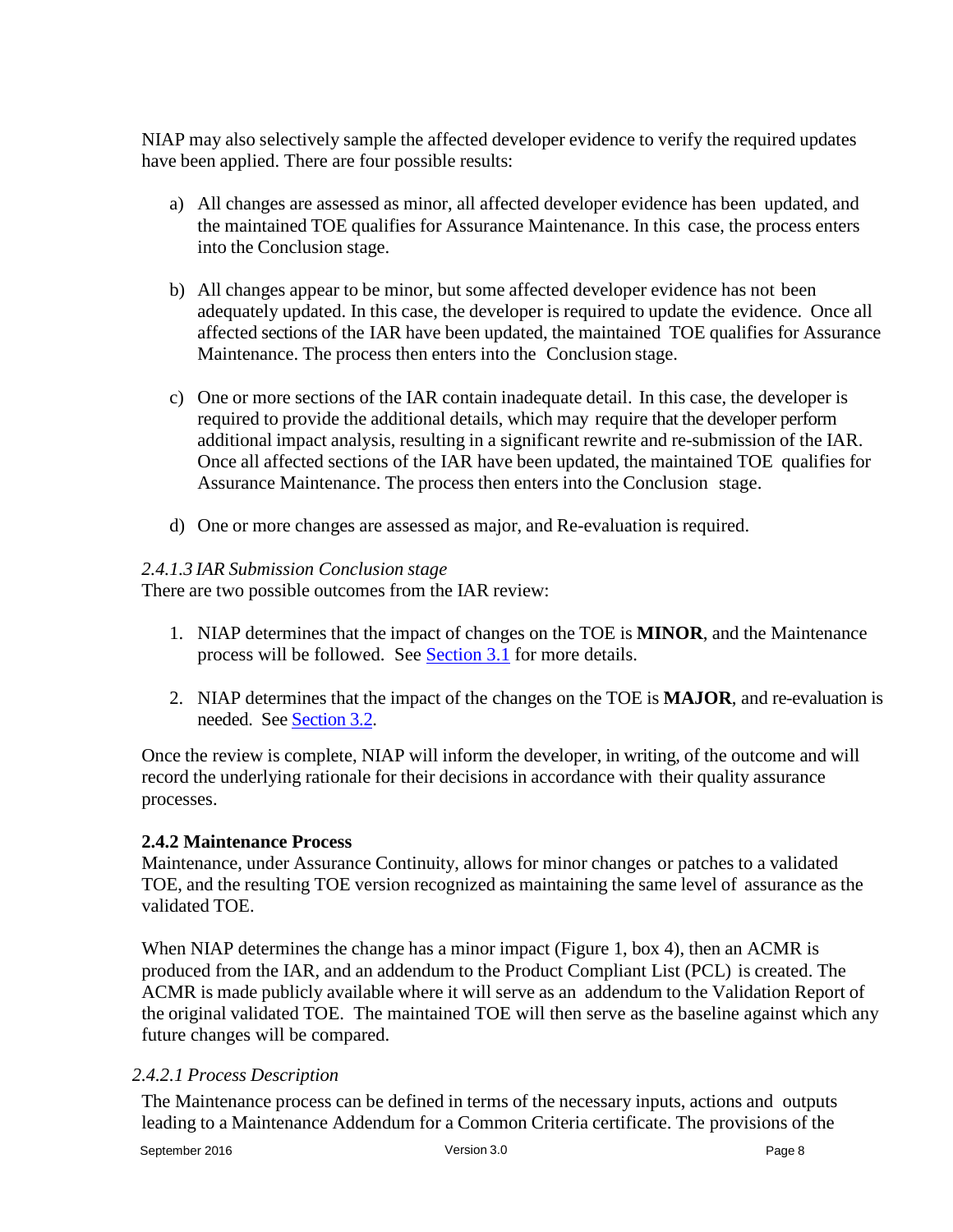certificate apply to all versions of the TOE published in the Maintenance Addendum.

The developer must ensure the following documents are available to NIAP in order to begin the Assurance Maintenance process:

- a) Security Target for the changed TOE (with tracked changes)
- b) Impact Analysis Report (IAR)

IARs will be accepted for a validated product up to 30 days prior to the Assurance Maintenance Date; after that date, no IARs will be accepted for the product. IARs will be reviewed by NIAP and the product will remain on the PCL until the Assurance Maintenance review is completed. A successful Assurance Maintenance activity must be completed or the product will be moved from the PCL to the Archived Product Compliant List (APCL) after the Assurance Maintenance Date.

## *2.4.2.2 Assurance Continuity Maintenance Report (ACMR)*

The information contained in the ACMR is a subset of the IAR content that may be sanitized when reproduced in the ACMR by removing or paraphrasing proprietary technical information. The ACMR may also summarize information in the IAR with respect to the regression testing of the product and the publicly-disclosed vulnerabilities that have been mitigated in the product. The following sections of the IAR should be included in the ACMR:

- a) Introduction
- b) Summary description of changes<sup>[2](#page-14-0)</sup>
- c) Affected developer evidence

The ACMR includes NIAP concurrence/non-concurrence of the overall assessment of the totality of changes as major or minor, and the rationale for that position. If NIAP concurred that the totality of changes was minor and Assurance Maintenance was permitted, then the ACMR will also include:

- a) An assessment of the regression testing performed and an assessment of whether the Assurance Activities remain satisfied.
- b) A confirmation that all vulnerabilities publicly-disclosed prior to the changed TOE have been mitigated.

The ACMR also contains a reference to the Validation Report**.** NIAP is the final authority for the content of the ACMR.

## *2.4.2.3 Maintenance Addendum*

 $\overline{a}$ 

The Maintenance Addendum to the certificate for a validated TOE includes the following information:

<span id="page-14-0"></span><sup>&</sup>lt;sup>2</sup> The description of the changes is at a high- and non-proprietary summary level.<br>September 2016 Version 3.0 Page 9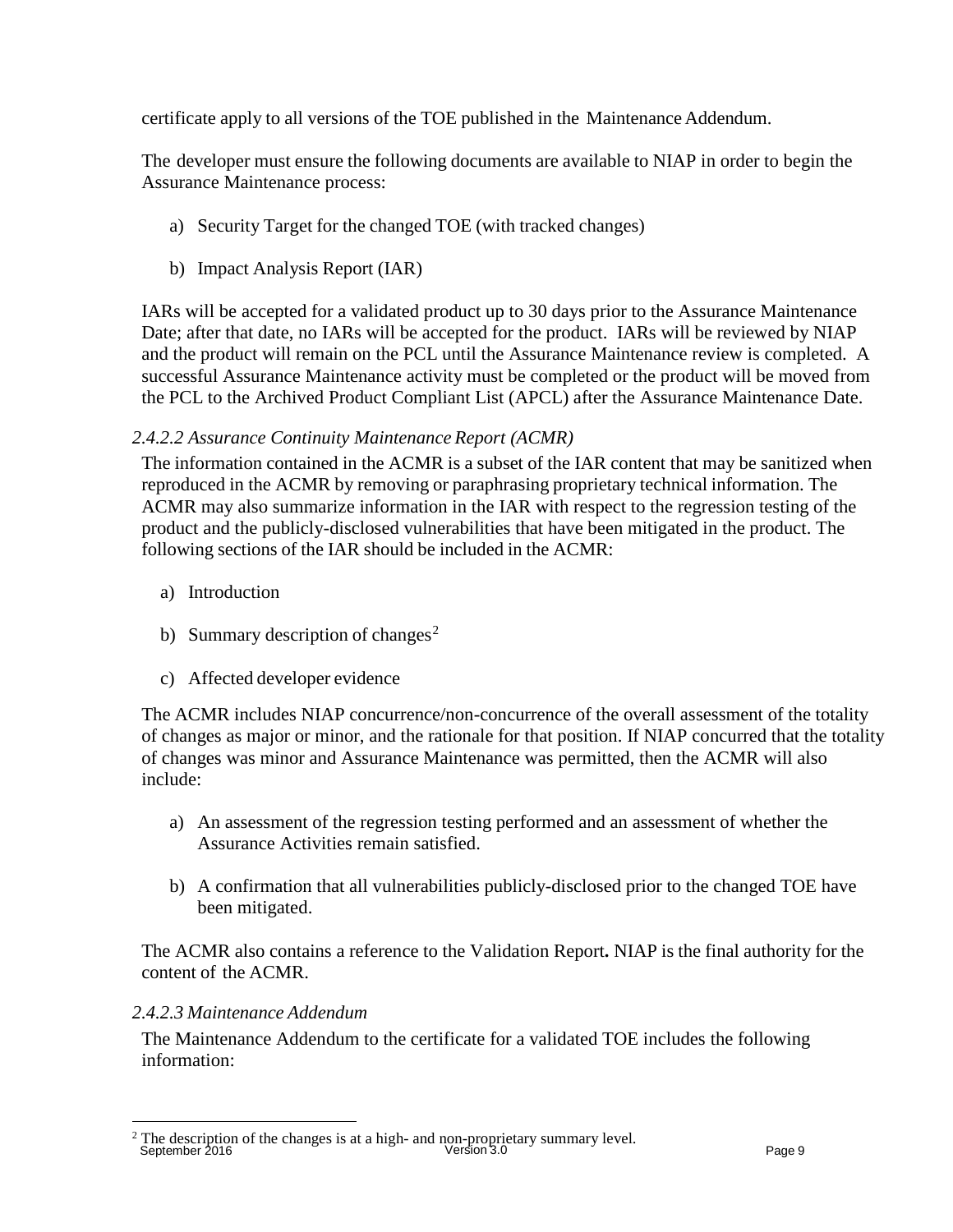- a) A unique identifier for the most recent version of the maintained TOE.
- b) The date of maintenance completion.
- c) Unique identifiers for all previous maintained TOEs that are based on the validated TOE.
- d) The unique reference for the validated TOE.
- e) The unique reference for the ACMR.

The Maintenance Addendum is published to the PCL.

## <span id="page-15-0"></span>**2.4.3 Re-evaluation Process**

Re-evaluation, under Assurance Continuity, is necessary when changes to a validated TOE have been determined to have a major assurance impact to the Assurance Baseline (Figure 1, box 5). Reevaluation is performed by an independent CCTL, against a NIAP-approved PP in accordance with all current NIAP policies, including re-use of previous evaluation results to the maximum extent possible to minimize duplication of effort.

Upon successful completion of re-evaluation, NIAP issues a new certificate and Validation Report, and the product is posted to the PCL (Figure 1, box 6). This new validated TOE becomes the basis for any future Assurance Continuity activities.

## <span id="page-15-1"></span>**2.4.4 Maintenance Against a Sunset PP**

NIAP determines if the product is eligible for Assurance Maintenance against a sunset PP. This determination is based upon how long the product has been listed on the PCL. NIAP will not update the Assurance Maintenance Date for any products with sunset PPs.

## <span id="page-15-2"></span>**2.4.5 Bug Fixes and Security Patches**

User installation of vendor-delivered bug fixes and security patches is encouraged between completion of the evaluation and the Assurance Maintenance Date; and with such updates properly installed, the product is still considered by NIAP to be in its evaluated configuration, thus, an IAR is not required.

## <span id="page-15-3"></span>**2.4.6 Assurance Maintenance Date**

Each product on the NIAP PCL will be assigned an Assurance Maintenance Date. Assurance Maintenance Dates will typically be two years after completion of the evaluation, but may vary depending on the technology. The Assurance Maintenance Date will only be updated for products complying with a current NIAP-approved PP. The product will be given an Assurance Maintenance Date no longer than one year after successful completion of Maintenance.

## <span id="page-15-4"></span>**2.5 Oversight for Assurance Continuity of a Validated TOE**

Normally, there are three parties that participate in a CC evaluation: (1) Developer (usually the Sponsor), (2) CCTL, and (3) NIAP. This section describes the responsibilities for each of these parties in the Assurance Continuity process.

Note: In cases where the sponsor of an evaluation is not the developer of the product, the sponsor needs to obtain the cooperation of the developer for any technical materials and essential September 2016 **Version 3.0** Page 10 Page 10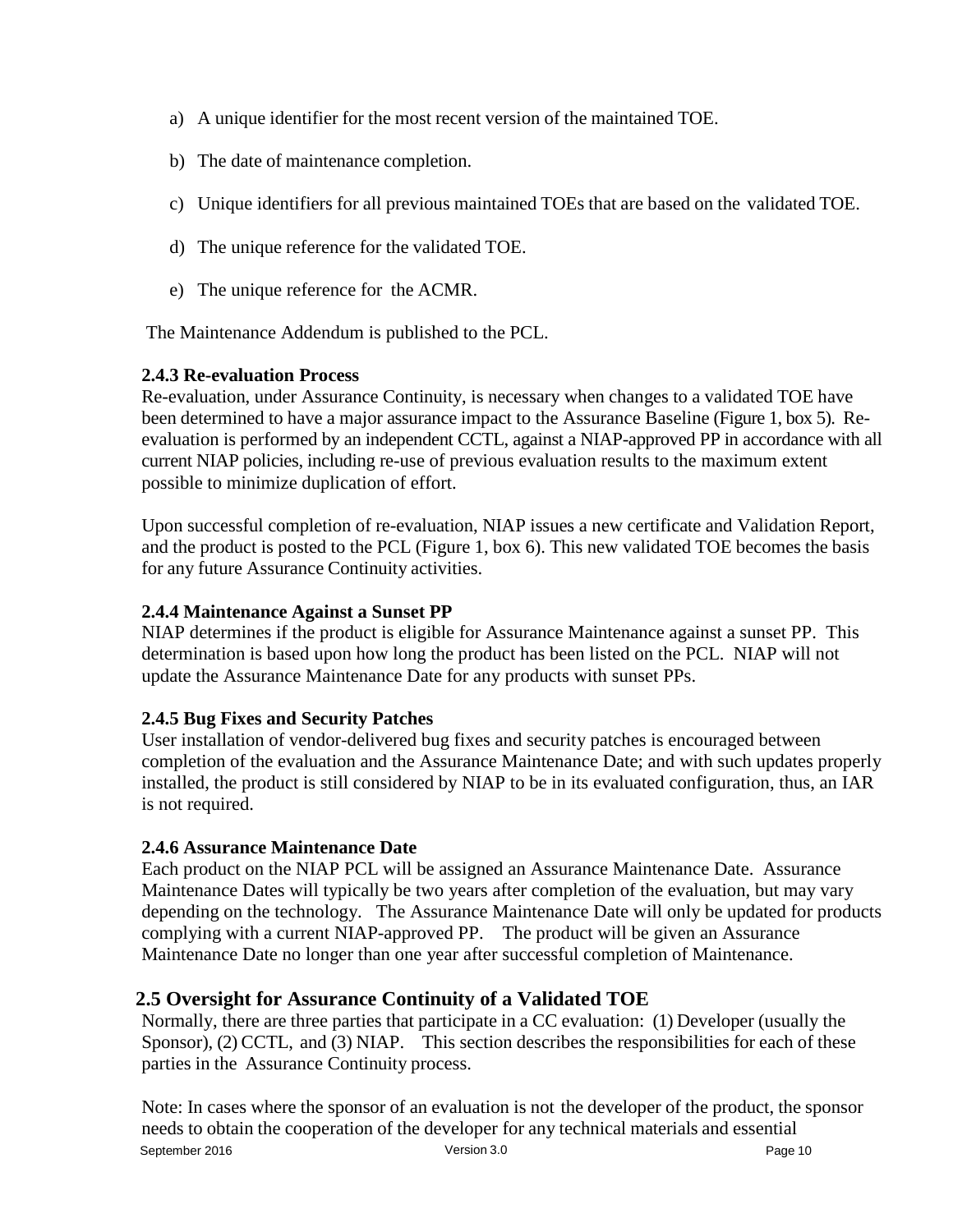deliverables.

## <span id="page-16-0"></span>**2.5.1Developer**

The developer of the validated TOE is responsible for:

- a) Producing the changed TOE.
- b) Regression testing of the changed TOE.
- c) Providing an argument that the regression testing was sufficient to address the testing Assurance Activities for the SFRs/SARs affected by the changes.
- d) Updating all evidence (including Administrative Guidance) that is affected by changes to the validated TOE.
- e) Performing an impact analysis of the changes to the validated TOE, and documenting the results in an Impact Analysis Report.
- f) Ensuring that all publicly-disclosed vulnerabilities for versions prior to the updated release version have been mitigated in the changed TOE.
- g) Providing NIAP with a complete Assurance Continuity submission.

## <span id="page-16-1"></span>**2.5.2 CCTL**

Under the Assurance Continuity process, NIAP may interact directly with the developer, possibly requiring no explicit role for the CCTL. However, the developer may choose to enlist the services of a CCTL or CC consultant when preparing for Assurance Continuity.

CCTLs or CC consultants providing Assurance Continuity assistance are considered to be acting as agents on behalf of the developer.

## <span id="page-16-2"></span>**2.5.3 NIAP**

NIAP is responsible for:

- a) Ensuring the Impact Analysis Report sufficiently documents the changes to the TOE, the impact of those changes to the validated TOE, and that all results are substantiated.
- b) Determining whether changes to the validated TOE are major or minor.
- c) Confirming that all publicly-disclosed vulnerabilities in releases prior to the changed TOE have been mitigated in the changed TOE.
- d) Documenting the findings arising from the review and analysis of the Assurance Continuity submission.
- e) If changes are deemed minor, producing an Assurance Continuity Maintenance Report (ACMR) and a Maintenance Addendum consistent with the results documented in the Impact Analysis Report (IAR).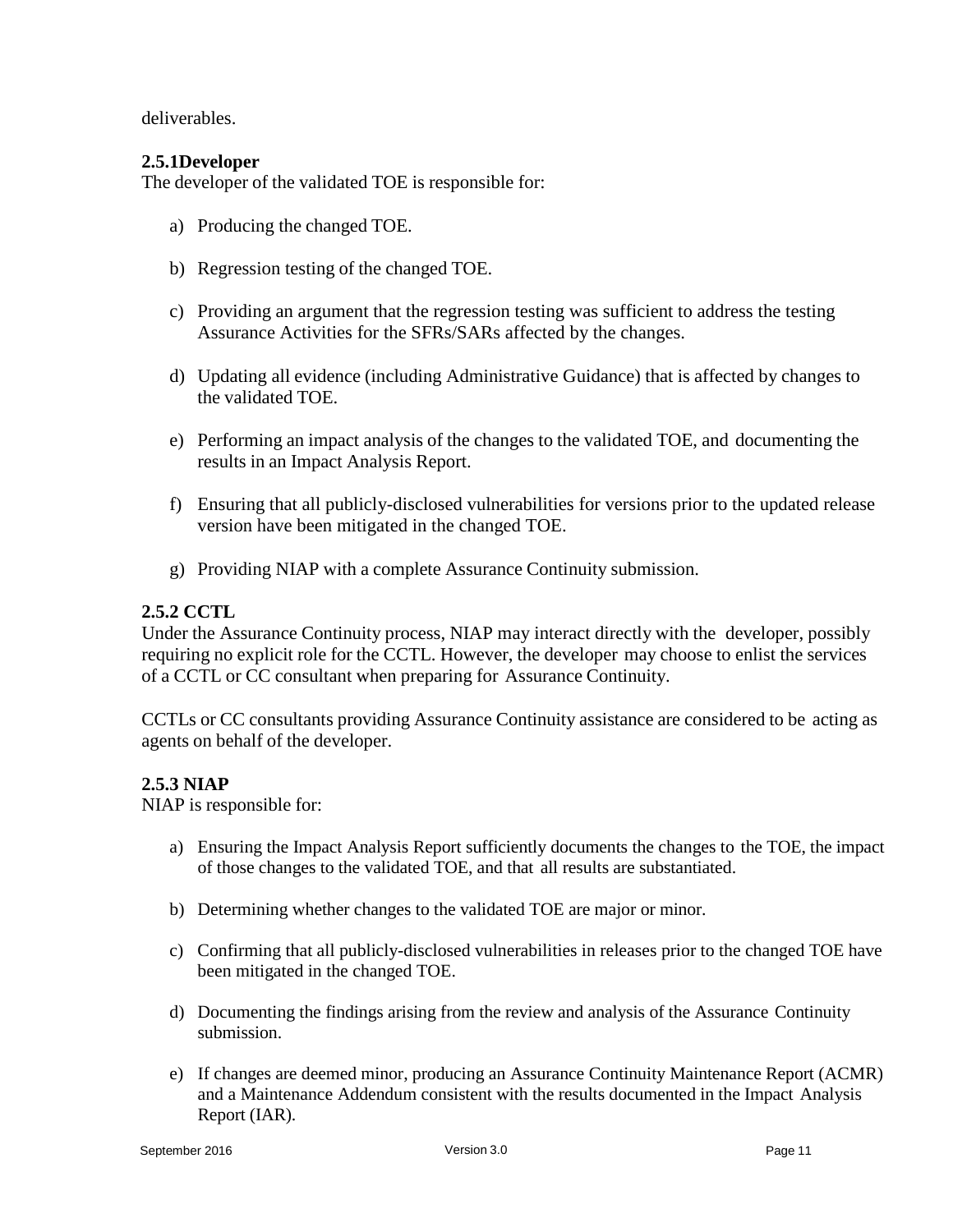## <span id="page-17-0"></span>**3 Characterization of Changes**

NIAP examines the changes described in the IAR in order to determine their impact upon the assurance of the validated TOE.

- A *minor* change has an impact that is sufficiently minimal to not affect the assurance to the extent that the product needs to be re-evaluated (Note: The developer is expected to have tested the changes as part of their standard regression testing).
- A *major* change has an impact that is substantial enough that it does affect the overall assurance and would consequently warrant *independent* re-application of the evaluator activities.

It is important to note the difference between a change's impact upon the validated TOE and a change's impact upon the assurance of the validated TOE. It is possible that a widespread change could have little or no impact upon the overall assurance of the TOE, while a small change to the TOE could greatly impact the assurance of the TOE. NIAP is primarily concerned with changes that affect the overall assurance of the TOE.

Because there is no concrete method to identify whether the security impact of a change is major or minor, the following sections offer a general guideline on the differences between major and minor changes.

## <span id="page-17-1"></span>**3.1 Typical Minor Changes**

Minor changes typically consist of changes to the TOE that do not affect any assurance claims about the TOE. In addition to those found in *Assurance Continuity: CCRA Requirements version 2.1 released June 2012*, examples of minor changes that can be addressed under Maintenance are:

• **Claiming compliance to an updated PP.** Although making changes in order to claim compliance to an updated PP is probably major, it is possible that no changes to the TOE, the ST front-matter, or the claimed requirements will occur. If the PP and ST have been developed simultaneously, mere addition of the PP compliance claim – by itself – would be considered minor. This simultaneous development often happens but the ST evaluation is completed before the PP is finalized. In this case, the PP must be reviewed to determine if there are significant changes in the new Assurance Activities; such changes may be sufficient to require re-evaluation by an independent CCTL as opposed to a claim of test equivalence by the developer, and thus would make the overall change major.

## <span id="page-17-2"></span>**3.2 Typical Major Changes**

Major changes typically consist of changes to the claims about the TOE. In addition to those found in *Assurance Continuity: CCRA Requirements version 2.1 released June 2012*, examples of major changes that would require re-evaluation include:

- **Use of procedures not assessed in the original evaluation.** The use of new procedures that were not used in the original evaluation, such as delivery procedures different from those examined for the delivery requirements, may constitute a major change.
- **Changes to the TOE boundary.** Examples include the following: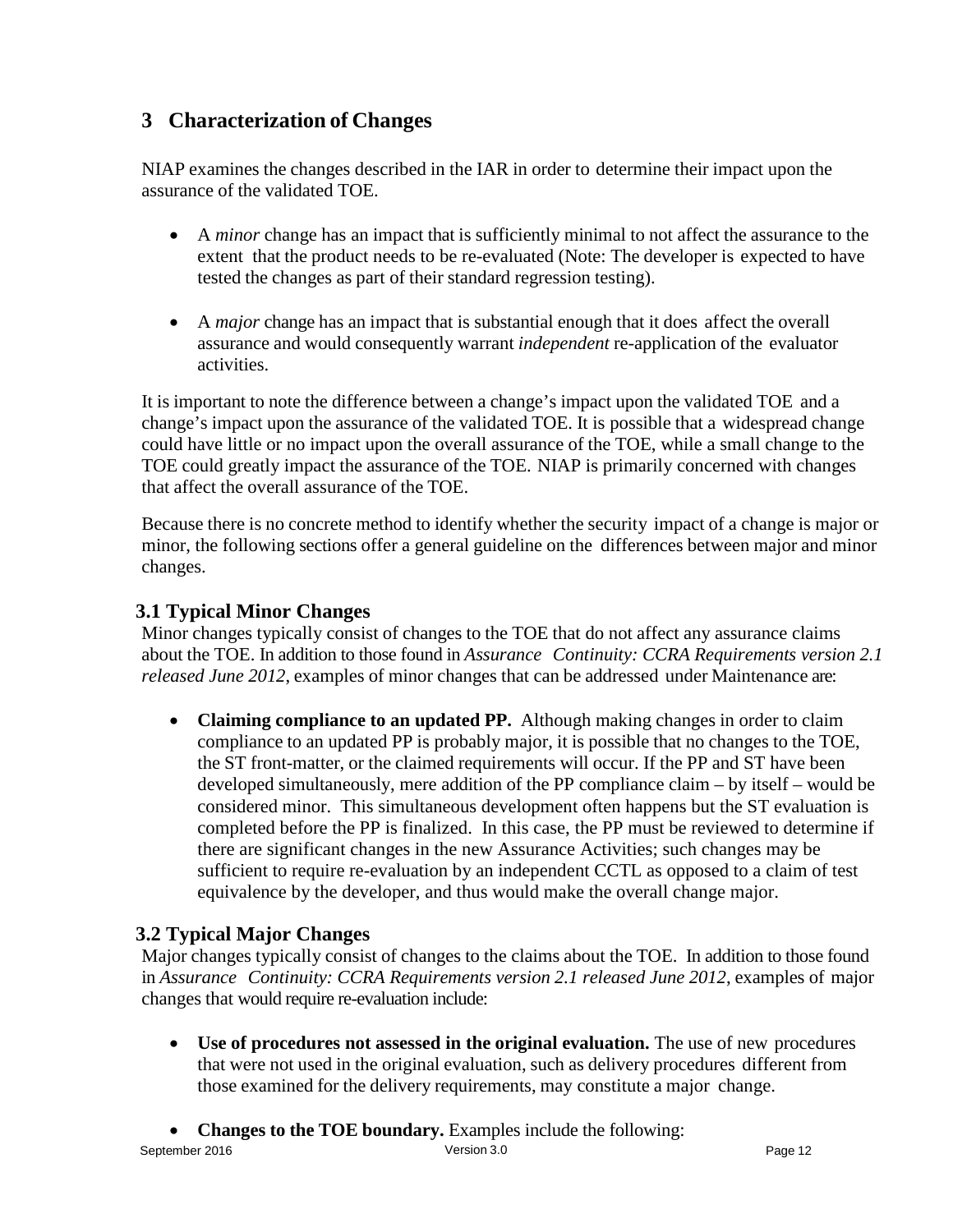- Adding a new security function or mechanism that results in a claim of a new optional Security Functional Requirement (SFR) or new SFR iteration from the PP.
- Changes to a security function or mechanism that requires changes in the assignment or selection of an existing SFR, and may require new selection-based SFRs.
- Removing a security function or mechanism that contributes to enforcing a claimed SFR.
- **A set of minor changes that together have a major impact upon the security of the TOE.** Although changes might each have minor impact alone, the aggregated collection of minor changes could have a major security impact overall, therefore the combination of these changes would require re-evaluation.
- **Addition of PP compliance claims.** Claiming compliance to a new PP requires adding claimed assurance and/or functional requirements, redefining the assumptions or threat statements, or changing the TOE boundary to include portions necessary to fulfill all of the new PP's requirements, and adding new Assurance Activities. Such changes would have to be assessed under re-evaluation.
- **Migration to new criteria.** The CC is updated through both major and minor reissuances. A minor revision occurs when text changes are made, as defined in Requests for Interpretation or change proposals, and are reflected as a minor version number change (e.g., from version 2.1 to version 2.3). Major reissue occurs when substantial rewrites have occurred and are reflected as a new version number (e.g., from version 2 to version 3). The results of a TOE evaluation against one version cannot be readily migrated to the new version within the scope of Maintenance; a re-evaluation will be required.

If the CCRA signatories adopt a new version of the CC, an associated migration timetable establishes deadlines when evaluations can no longer use the previous version of the Common Criteria. This timetable also includes a date when Maintenance activities can no longer be made against the older criteria. All NIAP evaluations are required to adhere to these deadlines.

## <span id="page-18-0"></span>**3.3 Changes Requiring Additional Analysis**

Changes that are not clearly major or minor (as defined above) must be decided on a case-by-case basis. The description of these changes in the IAR must contain sufficient explanatory text to provide a basis to determine whether the change is major or minor. These include, but are not limited to:

- Modifying refinements in the original set of claimed CC components.
- Adhering to international interpretations and NIAP Technical Decisions (NIAP and the other Schemes will determine which interpretations are considered major or minor).
- Bug fixes. It is difficult to predict the extent to which a bug fix may change the validated TOE or have an effect upon the assurance of the validated TOE.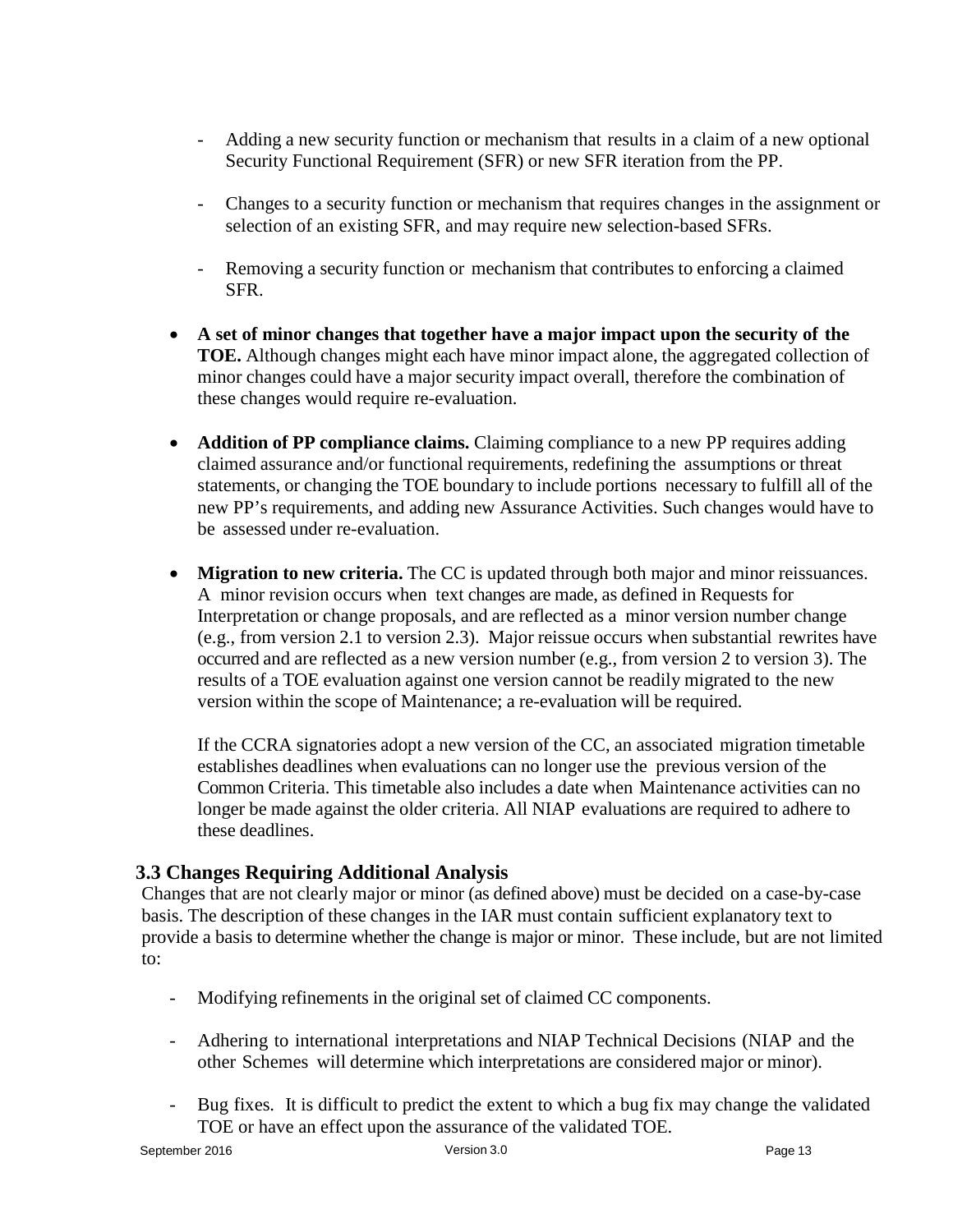- Equivalency claims. The similarities and differences between the validated TOE and the changed TOE must be identified in order to define the evaluation activities required for product updates. This includes both system software and platform hardware equivalency justifications.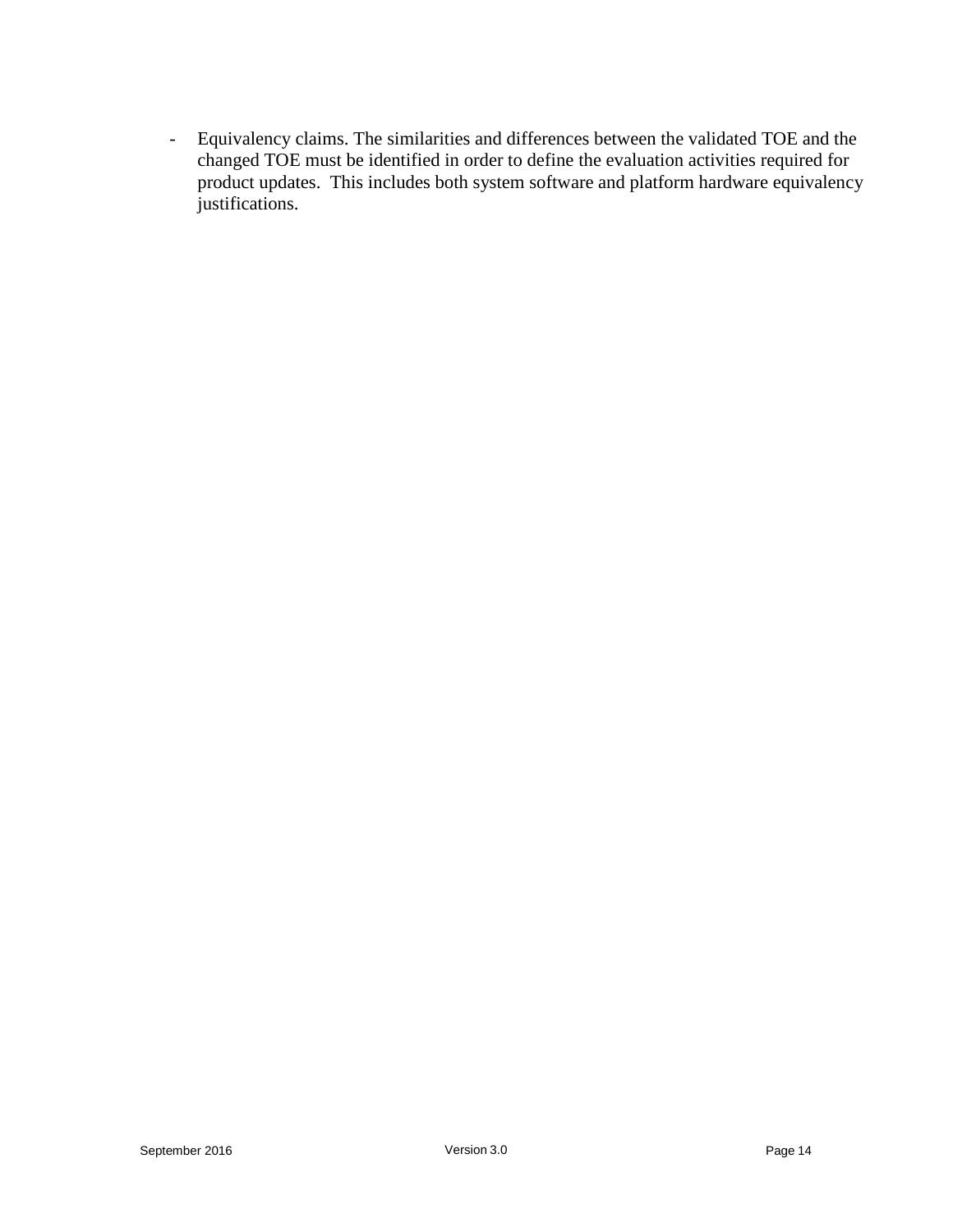## <span id="page-20-0"></span>**4 Performing an Impact Analysis**

## <span id="page-20-1"></span>**4.1 Input**

The following are the primary inputs required for the impact analysis process:

- a) Developer evidence associated with the validated TOE.
- b) Change(s) description (probably generated from life-cycle quality processes and procedures).
- c) Evidence of regression testing of the change as part of normal life-cycle regression testing.
- d) List of publicly-disclosed flaws for the product (as might be found in the National Vulnerability Database).

## <span id="page-20-2"></span>**4.2 Preliminary Work**

Security categorization of the TOE may be used as a tool to help assess if a change is within the scope of Maintenance. For example, when a change is described in an impact analysis, the security categorization may be consulted to identify the influence of the change on the developer evidence provided in the Assurance Baseline.

Security categorization may include any security relevant development tools, secure delivery procedures, developer security procedures, development life-cycle activities, or the security relevant procedures affecting the use or administration of the configuration management system.

Note: Any additions to the TOE must be security categorized, according to the chosen approach, and any modified portions may need to have their security categorization reviewed.

## <span id="page-20-3"></span>**4.3 Steps in Performing the Impact Analysis**

During Maintenance, the developer is responsible to confirm that the Assurance Activities and associated verdicts for modified developer evidence can still be met. Once the impact of the change on the developer evidence is identified, the developer can then determine the security impact of the change.

## **Step 1 - Identify Validated TOE**

Determine the developer evidence provided for the validated TOE Assurance Baseline, including the validated TOE. All changes are applied against this Baseline.

#### **Step 2 - Identify and Describe Change(s)**

Describe the change(s) relevant to the product associated with the validated TOE.

Identify and describe the change(s) relevant to the development environment of the validated TOE.

Note: These changes must be described to the level of detail necessary to understand what was done, but not necessarily how it was done.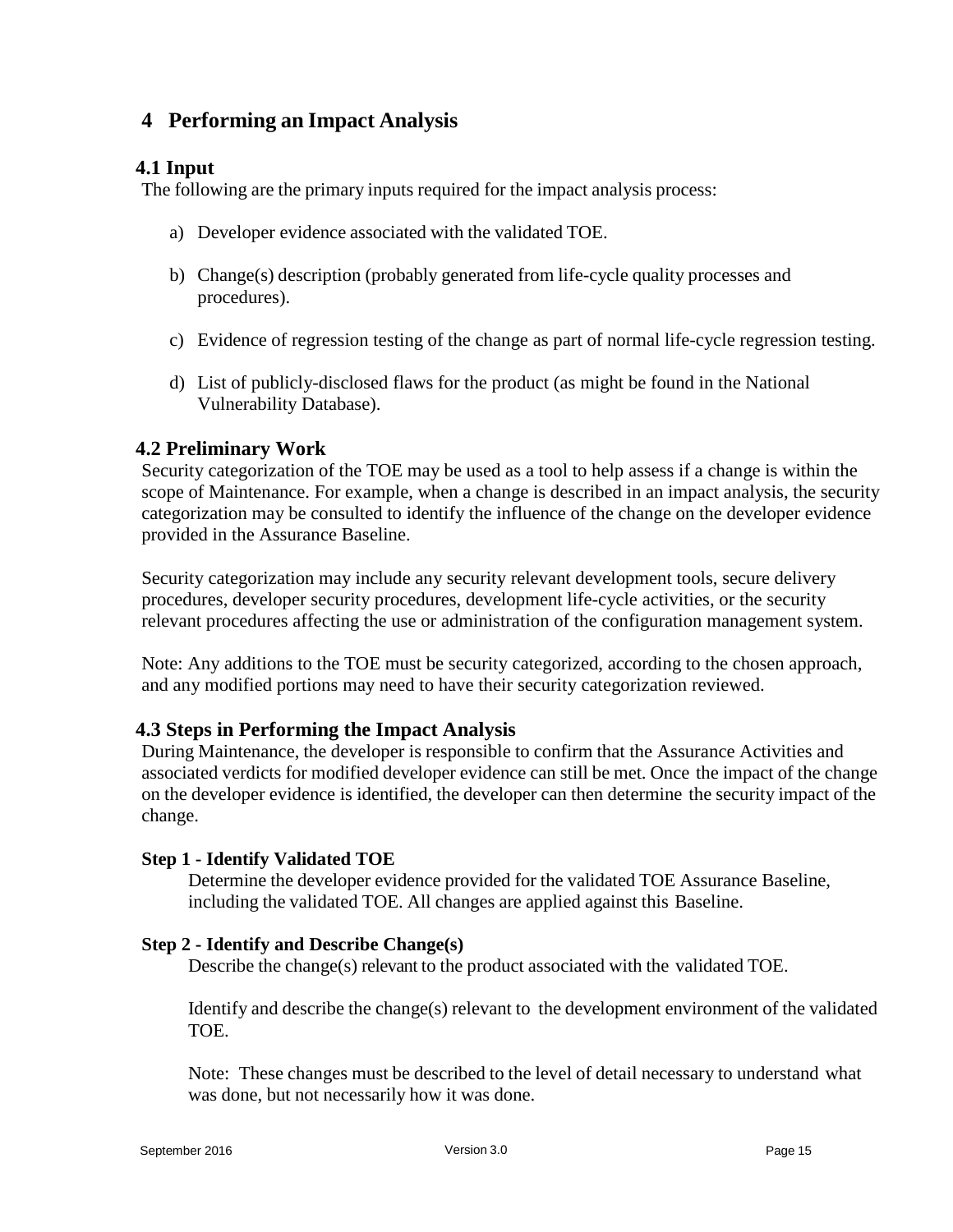## **Step 3 - Determine Impacted Developer Evidence**

The objective of this step is to determine, considering each change from the previous step, which developer evidence needs to be updated. This step should be conducted systematically, considering each Assurance Activity (AA) included in the PP for the validated TOE, the effect of the change on the AA component, and the evidence provided for the component. The following list can be used to facilitate such an approach.

For a change to the product, the following should be considered:

- a) Does it meet all applicable NIAP Policies?
- b) Has it affected the Security Target, particularly the TSS?
- c) Has it affected the reference for the TOE (and how)?
- d) Has it affected the list of configuration items for the TOE?
- e) Has it affected any of the TSF abstraction levels called out in the PP, such as the functional specification?
- f) Has it affected the Guidance documentation?
- g) Is the change likely to affect the result of an Assurance Activity test?
- h) Has it affected the analysis of guidance documentation, or (if required) the vulnerability analysis?

For a change to the development environment, the following should be considered:

- a) Does it meet all applicable NIAP policies?
- b) Has it affected the Security Target?
- c) Has it affected any visible the configuration management documentation?
- d) If ALC\_DEL is included, has it affected the delivery procedures?
- e) Has it affected the procedures necessary for the secure installation, generation, and startup of the TOE?

The impacts on all the developer evidence should be considered, based on the change description, in order to verify all potential impacts have been identified.

Note: The ST is likely to be affected, even if it is substantially similar to the original ST. If the TOE has changed, then at a minimum, the ST must be updated to include a change to the TOE version number.

Previous versions of the IAR may be used as input to this analysis.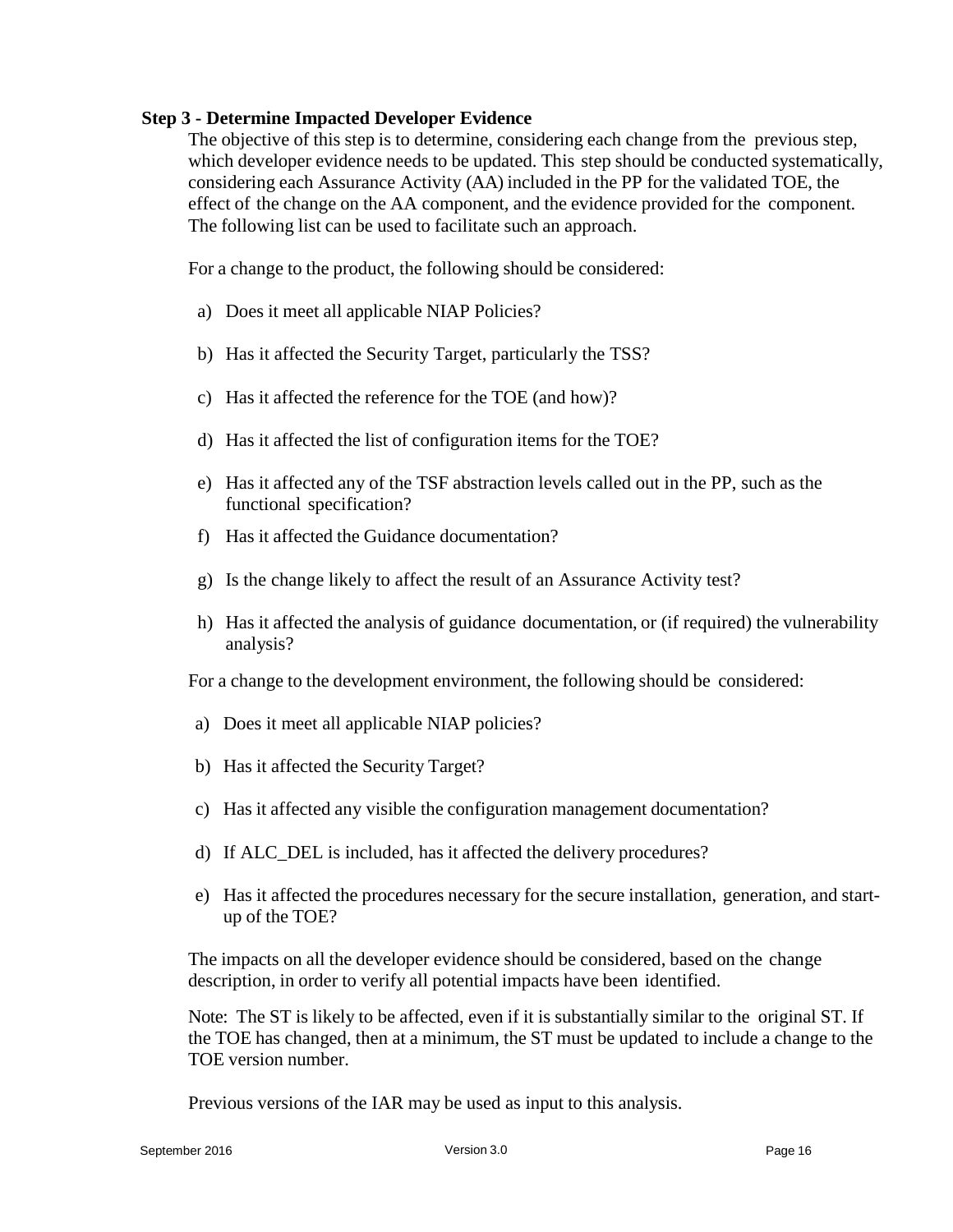For some developer action elements, this determination may be simple (e.g., a new graphical user interface [GUI] for the changed TOE, to be delivered in the same manner used for the TOE, will not have an adverse impact on *delivery* requirements). For other requirements, it may be more difficult (e.g., whether the introduction of the new GUI changes the list of the TSF interfaces).

The output of this step is a list of affected developer action elements.

#### **Step 4 - Perform Required Modifications to Developer Evidence.**

The objective of this step is to determine how the affected developer evidence (identified during the previous step) should be modified in order to address the corresponding AAs and any elements for content and presentation of evidence.<sup>[3](#page-22-2)</sup> It is sufficient to collect these changes required for developer evidence before actually implementing those changes.

The output of this step is a list of updated evidence (this could take the form of a list of changes to the evidence - where, why, what).

## **Step 5 – Review Any Regression Testing**

The developer is assumed to have performed regression testing to commercial standards (e.g., not specifically for CC evaluation) as part of approving changes implemented. If the changes covered by the IAR relate to any SFR/SAR in the PP, the changes should be reviewed for the testing portion of the Assurance Activity for the SFR/SAR. The developer regression test(s) should then be reviewed and an argument provided detailing how those tests sufficiently address the Assurance Activity testing.

#### **Step 6 – Conclusion**

Determine the overall impact of the identified changes on the assurance of the validated TOE and determine whether they have minor or major impact.

*See [Chapter 3](#page-17-0) for a discussion on the characterization of changes.*

#### **Step 7 – Report**

The analysis performed and findings are captured in the IAR (See [Chapter 5\)](#page-22-1). This is reviewed by NIAP for concurrence.

## <span id="page-22-0"></span>**4.4 Output**

 $\overline{a}$ 

The following are the primary outputs required for the impact analysis process:

- a) Impact Analysis Report (IAR).
- <span id="page-22-1"></span>b) Updated developer evidence.

<span id="page-22-2"></span><sup>&</sup>lt;sup>3</sup> Typically, the CEM is only applied for the ASE work units.<br>September 2016 Page 17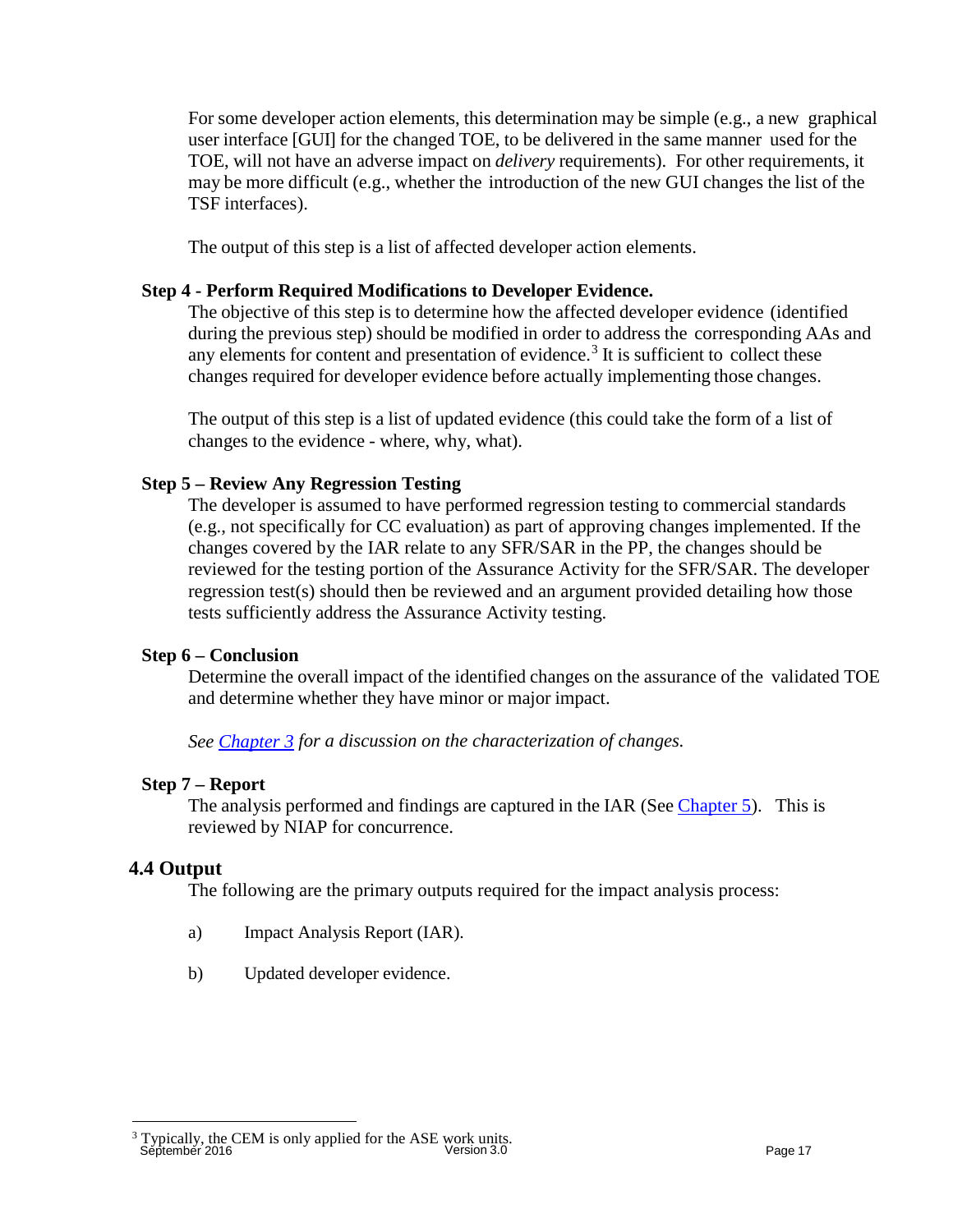# <span id="page-23-0"></span>**5 Impact Analysis Report (IAR)**

This chapter describes the minimum content of the IAR. The contents of the IAR are portrayed in Figure 2; this figure may be used as a guide when constructing the outline of the IAR document. The IAR is a required input for the Maintenance process.



## <span id="page-23-1"></span>**5.1 Introduction**

The developer *shall report*:

- The IAR configuration control identifiers that contain information identifying the IAR (e.g., name, date and version number).
- The current TOE configuration control identifiers that identify the current version of the TOE reflecting changes to the validated TOE.
- The configuration control identifiers for the ETR, VR, and validated TOE, which are required to identify the Assurance Baseline and its associated documentation as well as any other changes possibly made to this Baseline.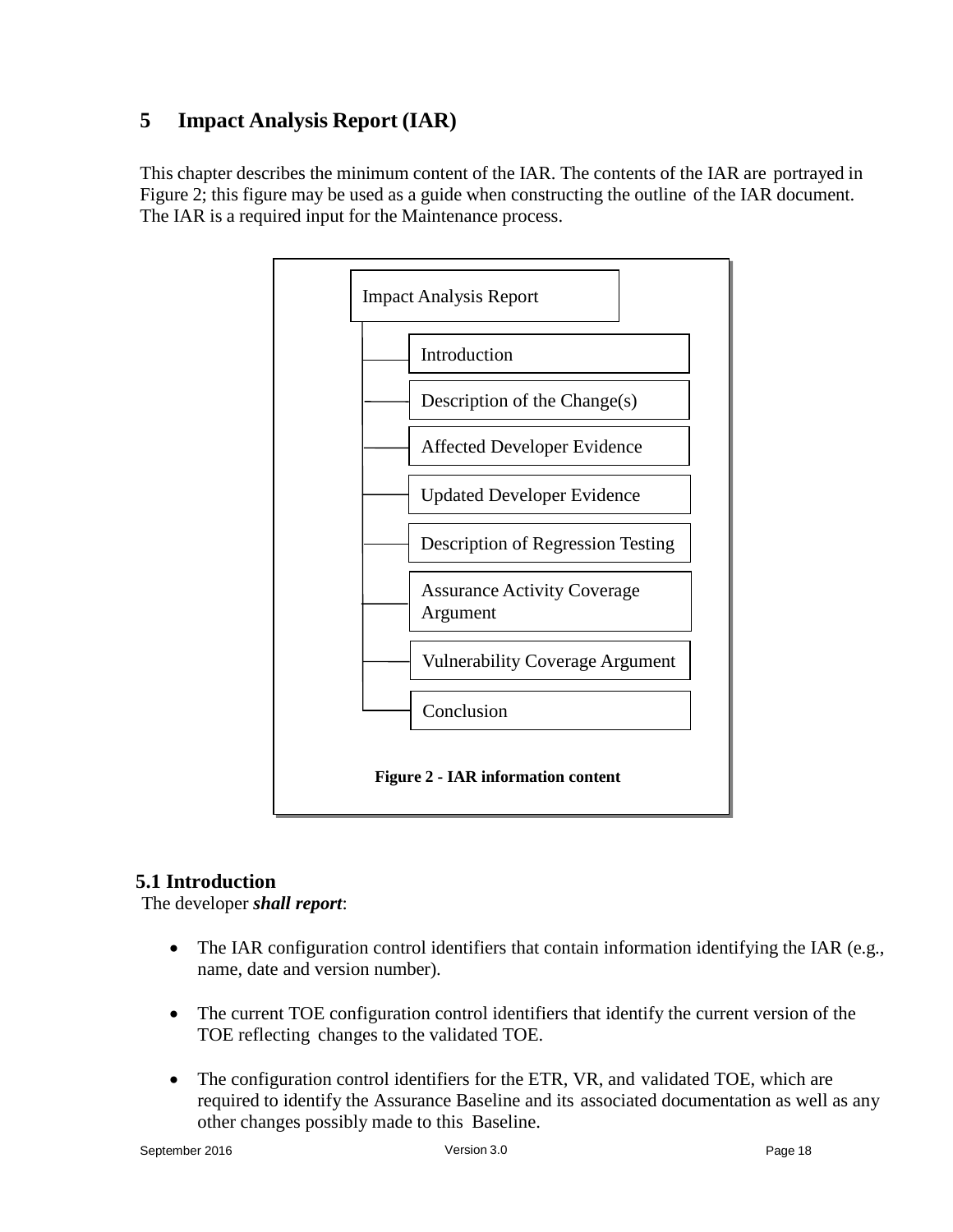- The configuration control identifiers for the version of the ST related to the validated TOE.
- The identity of the developer, which is required to identify the party responsible for producing the TOE, performing the impact analysis and updating the evidence.

The developer may include information in relation to legal or statutory content (e.g., related to the confidentiality of the document).

## <span id="page-24-0"></span>**5.2 Description of the Change(s)**

The developer *shall report*:

- The changes to the product associated with the validated TOE.
- The changes to the development environment of the validated TOE.
- Whether the impact on assurance is considered minor or major and a supporting rationale for the reported impact, for each change or group of changes. (The checklist in [Annex D](#page-30-0) can be used to ensure all areas that will be evaluated are included in the IAR.)

## <span id="page-24-1"></span>**5.3 Affected Developer Evidence**

For each change to the product associated with the validated TOE or to the development environment of the validated TOE, the developer *shall report* the list of the affected developer evidence items that need to be modified in order to address Assurance Activities or, for any SARs using CEM work units, the developer action elements.

The developer *shall briefly describe* the required modifications to each of the affected developer evidence items and the modifications required to address the corresponding Assurance Activities or, for any SARs using CEM work units, the content and presentation of evidence elements.

Note: This item may be included in the previous section.

## <span id="page-24-2"></span>**5.4 Updated Developer Evidence**

The developer *shall report* each updated item of developer evidence for the following information:

- The title.
- The unique reference (e.g., issue date and version number).

Only those changed items of evidence need to be listed; if the only update to an item of evidence is to reflect the new identification of the TOE, then it does not need to be included.

## <span id="page-24-3"></span>**5.5 Description of Regression Testing**

The developer *shall describe* the regression testing performed, to ensure the product still performed correctly after the described changes.

Note: This description *does not* need to be at the level of *each* individual change, but can be addressed in a summary paragraph.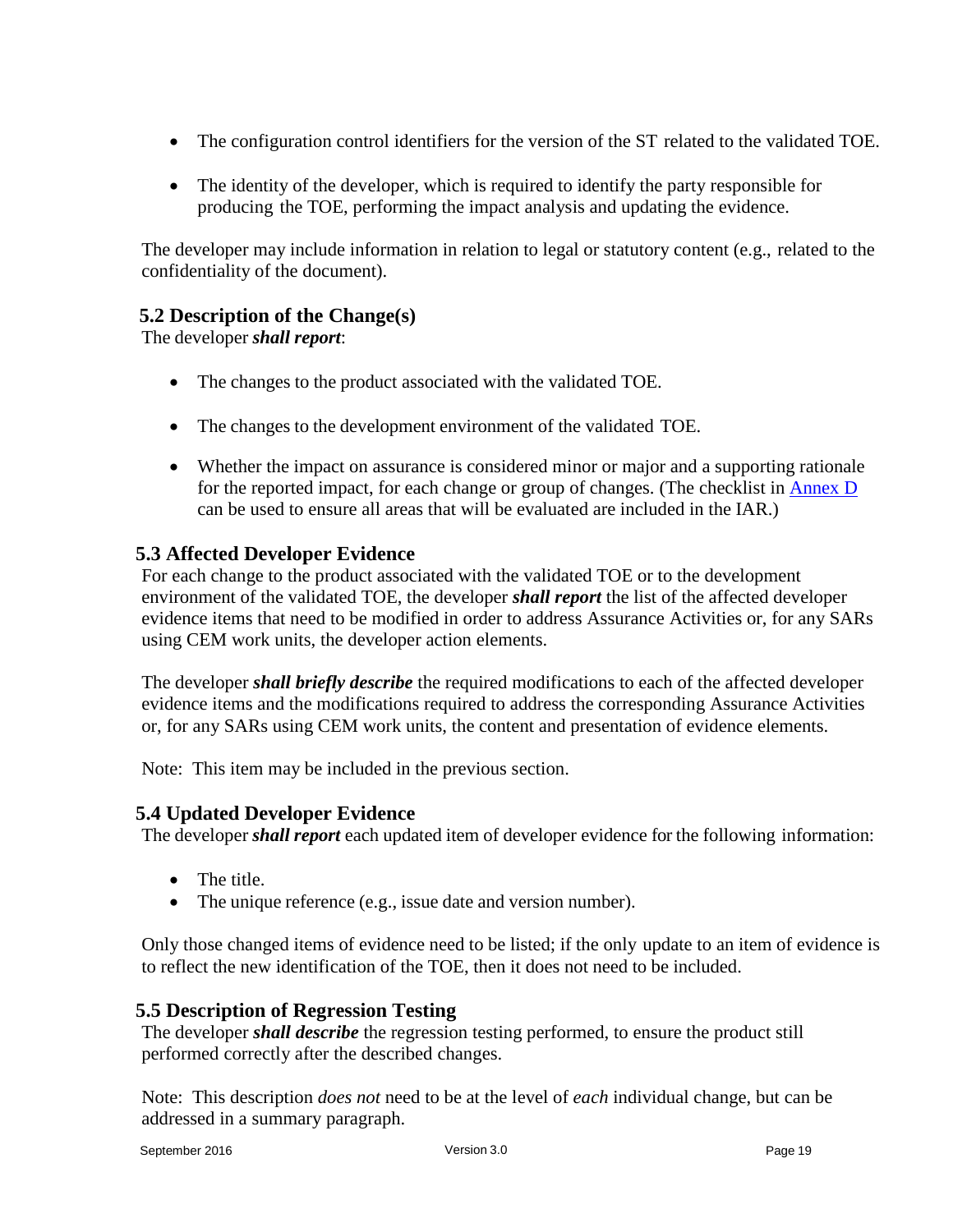## <span id="page-25-0"></span>**5.6 Assurance Activity Coverage Argument**

The developer *shall present* a convincing argument as to why regression testing sufficiently addressed the Assurance Activities for any changes related to an SFR or SAR.

## <span id="page-25-1"></span>**5.7 Vulnerability Coverage Argument**

The developer *shall present* a statement that all publicly-disclosed cybersecurity vulnerabilities applicable to versions of the TOE prior to the changed TOE have been mitigated.

## <span id="page-25-2"></span>**5.8 Conclusions**

The developer *shall report* whether the assurance impact is considered minor or major, and provide a supporting rationale, taking the totality of changes into consideration.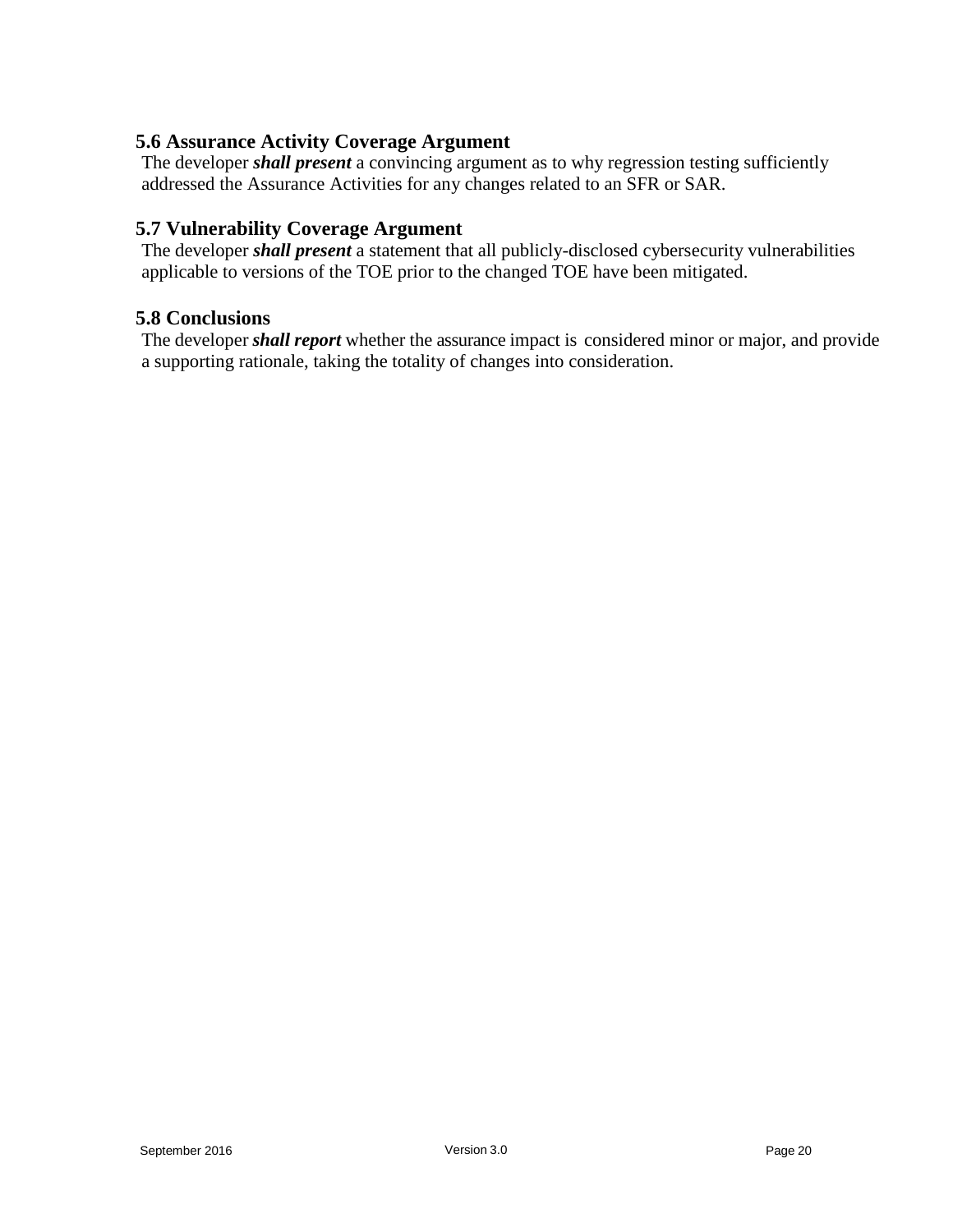## <span id="page-26-0"></span>**Annex A: References**

The Report of the [President's Commission on Critical Infrastructure Protection](http://www.fas.org/sgp/library/pccip.pdf) (PCCIP), Critical Foundations: Protecting America's Infrastructures, October, 1997.

The White House, The Clinton Administration's Policy on Critical Infrastructure Protection: [Presidential Decision Directive 63,](http://www.fas.org/irp/offdocs/pdd/pdd-63.htm) May 1998.

Current versions of the CC/CEM, [Common Criteria](http://www.commoncriteriaportal.org/cc/) for Information Technology Security Evaluation and Assurance Continuity.

Current versions of the [NIST Handbook 150,](http://www.nist.gov/nvlap/nvlap-handbooks.cfm) *NVLAP Procedures and General Requirements* and *NVLAP Common Criteria Testing*.

[ISO/IEC 17025:](http://www.iso.org/iso/iso_catalogue/catalogue_tc/catalogue_detail.htm?csnumber=39883)2005 (formerly ISO Guide 25)—General Requirements for the Competence of Calibration and Testing Laboratories, 2005

[ISO/IEC 17065:2012](http://www.iso.org/iso/home/store/catalogue_ics/catalogue_detail_ics.htm?csnumber=46568) — General Requirements for Bodies Operating Product Certification Systems, 1996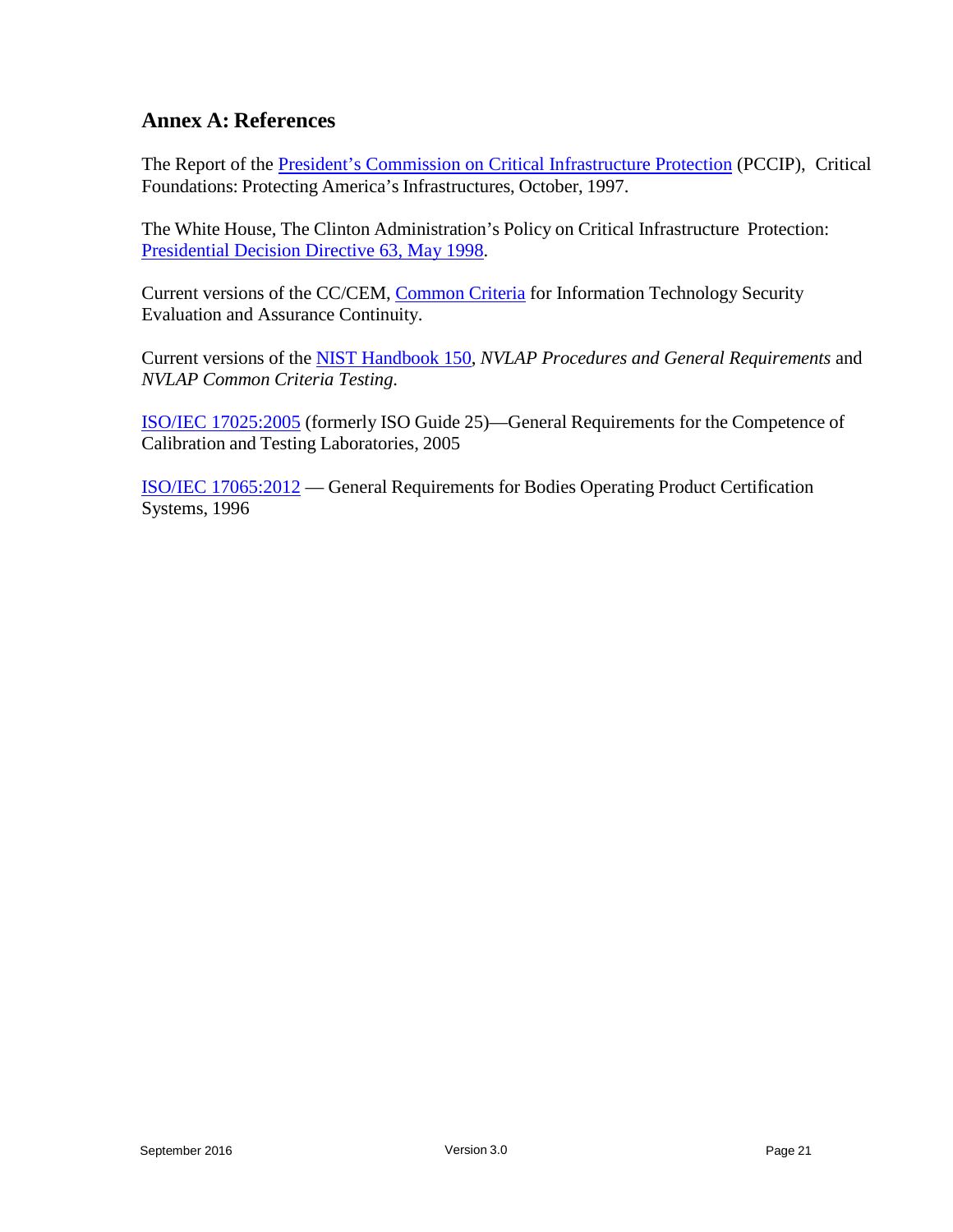# <span id="page-27-0"></span>**Annex B: Acronyms**

| <b>ACMR</b>  | <b>Assurance Continuity Maintenance Report</b>          |  |
|--------------|---------------------------------------------------------|--|
| <b>ALC</b>   | <b>Assurance Life-Cycle Support</b>                     |  |
| <b>APCL</b>  | <b>Archived Product Compliant List</b>                  |  |
| <b>AGD</b>   | <b>Assurance Guidance Documents</b>                     |  |
| <b>ASE</b>   | <b>Assurance Security Target Evaluation</b>             |  |
| <b>ATE</b>   | <b>Assurance Tests</b>                                  |  |
| <b>AVA</b>   | <b>Assurance Vulnerability Assessment</b>               |  |
| CC           | Common Criteria                                         |  |
| <b>CCEVS</b> | <b>Common Criteria Evaluation and Validation Scheme</b> |  |
| <b>CCMB</b>  | Common Criteria Maintenance Board                       |  |
| <b>CEM</b>   | <b>Common Evaluation Methodology</b>                    |  |
| <b>CCRA</b>  | <b>Common Criteria Recognition Arrangement</b>          |  |
| <b>CCTL</b>  | <b>Common Criteria Testing Laboratory</b>               |  |
| <b>ETR</b>   | <b>Evaluation Technical Report</b>                      |  |
| GUI          | <b>Graphical User Interface</b>                         |  |
| <b>IAR</b>   | <b>Impact Analysis Report</b>                           |  |
| <b>ISO</b>   | <b>International Organization for Standardization</b>   |  |
| IT           | <b>Information Technology</b>                           |  |
| <b>NIAP</b>  | <b>National Information Assurance Partnership</b>       |  |
| <b>NIST</b>  | National Institute of Standards and Technology          |  |
| <b>NSA</b>   | <b>National Security Agency</b>                         |  |
| <b>NVLAP</b> | National Voluntary Laboratory Accreditation Program     |  |
| <b>OS</b>    | <b>Operating System</b>                                 |  |
| <b>PCL</b>   | <b>Product Compliant List</b>                           |  |
| <b>PP</b>    | <b>Protection Profile</b>                               |  |
| SAR          | <b>Security Assurance Requirement</b>                   |  |
| <b>SFR</b>   | <b>Security Functional Requirement</b>                  |  |
| <b>ST</b>    | <b>Security Target</b>                                  |  |
| <b>TOE</b>   | <b>Target of Evaluation</b>                             |  |
| <b>TSF</b>   | <b>TOE Security Functionality</b>                       |  |
| <b>TSS</b>   | <b>TOE Summary Specification</b>                        |  |
| <b>VR</b>    | <b>Validation Report</b>                                |  |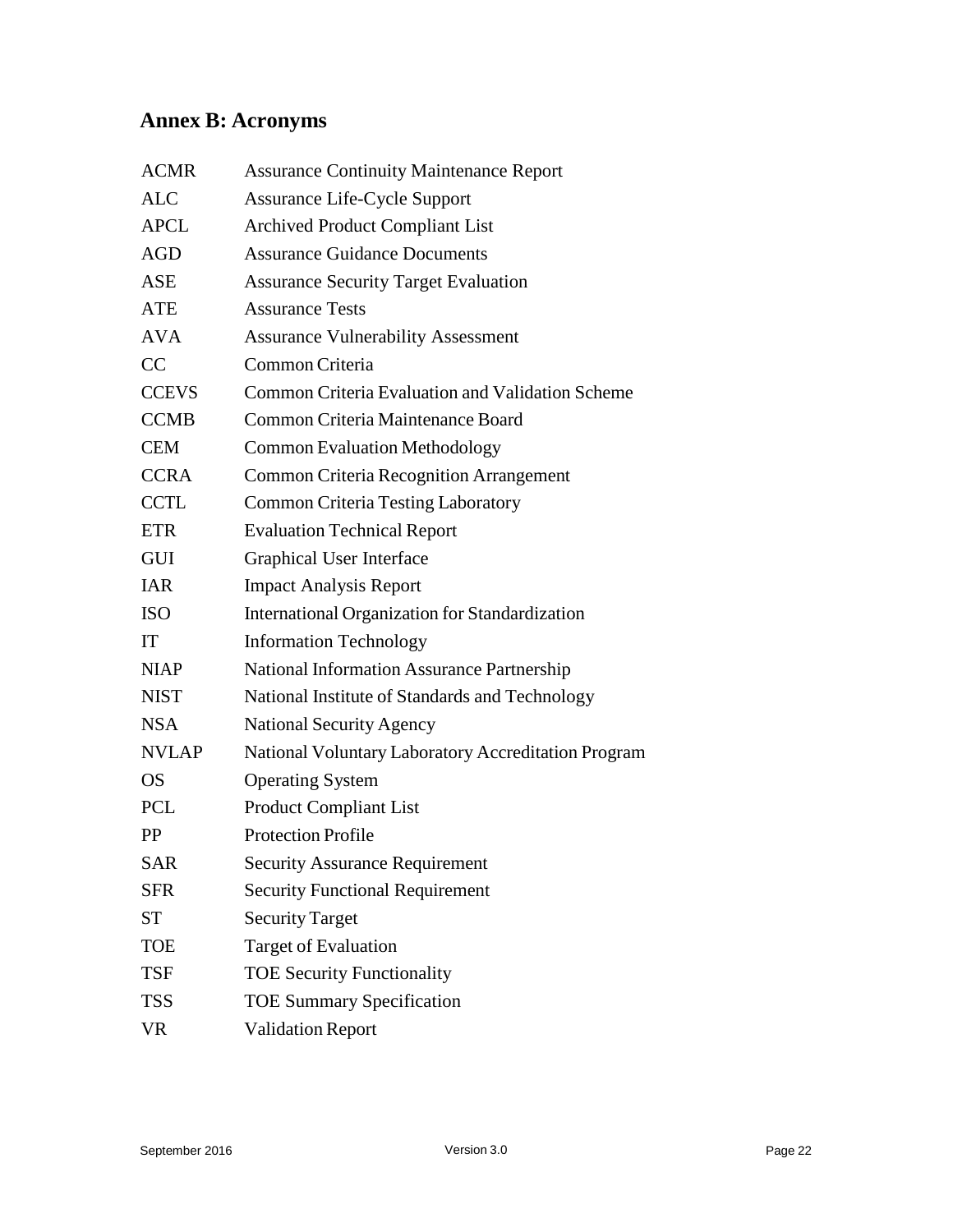## <span id="page-28-0"></span>**Annex C: Glossary**

This glossary contains definitions of terms used in the Common Criteria Scheme. These definitions are consistent with the definitions of terms in ISO Guide 2 and are also broadly consistent with the Common Criteria and Common Methodology.

**Arrangement on the Mutual Recognition of Common Criteria Certificates in the field of IT Security**: An arrangement in which the Parties (e.g., signatories from participating nations) agree to commit themselves, with respect to IT products and Protection Profiles, to recognize the Common Criteria certificates which have been issued by any one of them in accordance with the terms of the agreement.

**Assurance Continuity Maintenance Process**: A program within the Common Criteria Scheme that allows a sponsor/developer to maintain a Common Criteria certificate by providing a means (through specific assurance maintenance requirements) to ensure that a validated TOE will continue to meet its Security Target as changes are made to the IT product or its environment. Note: A new Common Criteria certificate is not awarded after successful completion of this process.

**Assurance Maintenance**: The process of verifying and documenting that the total set of changes made to a validated TOE has not adversely affected assurance in that TOE.

**Assurance Maintenance Addendum**: A notation, such as on the listing of evaluated products, that serves as an addendum added to the certificate for a validated TOE. The Maintenance Addendum lists the maintained versions of the TOE.

**Assurance Continuity Maintenance Report (ACMR)**: A publicly available report that describes all changes made to the validated TOE which has been accepted under the maintenance process.

**Common Criteria (CC)**: Common Criteria for Information Technology Security Evaluation, the title of a set of documents describing a particular set of IT security evaluation criteria.

**Common Criteria Certificate**: A certificate issued by the NIAP which confirms that an IT product has successfully completed evaluation by an accredited CCTL against a NIAP-approved Protection Profile in conformance with the Common Criteria standard.

**Common Criteria Evaluation and Validation Scheme (CCEVS)**: The program developed to establish an organizational and technical framework to evaluate the trustworthiness of IT products and Protection Profiles.

**Common Criteria Testing Laboratory (CCTL)**: An IT security evaluation facility, accredited by the National Voluntary Laboratory Accreditation Program (NVLAP) and approved by the NIAP to conduct Common Criteria-based evaluations.

**Common Evaluation Methodology (CEM)**: Common Methodology for Information Technology Security Evaluation, the title of a technical document that describes a particular set of IT security evaluation methods.

**Evaluation Evidence**: Any tangible resource (information) required from the sponsor or developer by the evaluator to perform one or more evaluation activities.

**Evaluation Technical Report (ETR)**: A report giving the details of the findings of an evaluation, submitted by the CCTL to the NIAP as the principal basis for the validation report.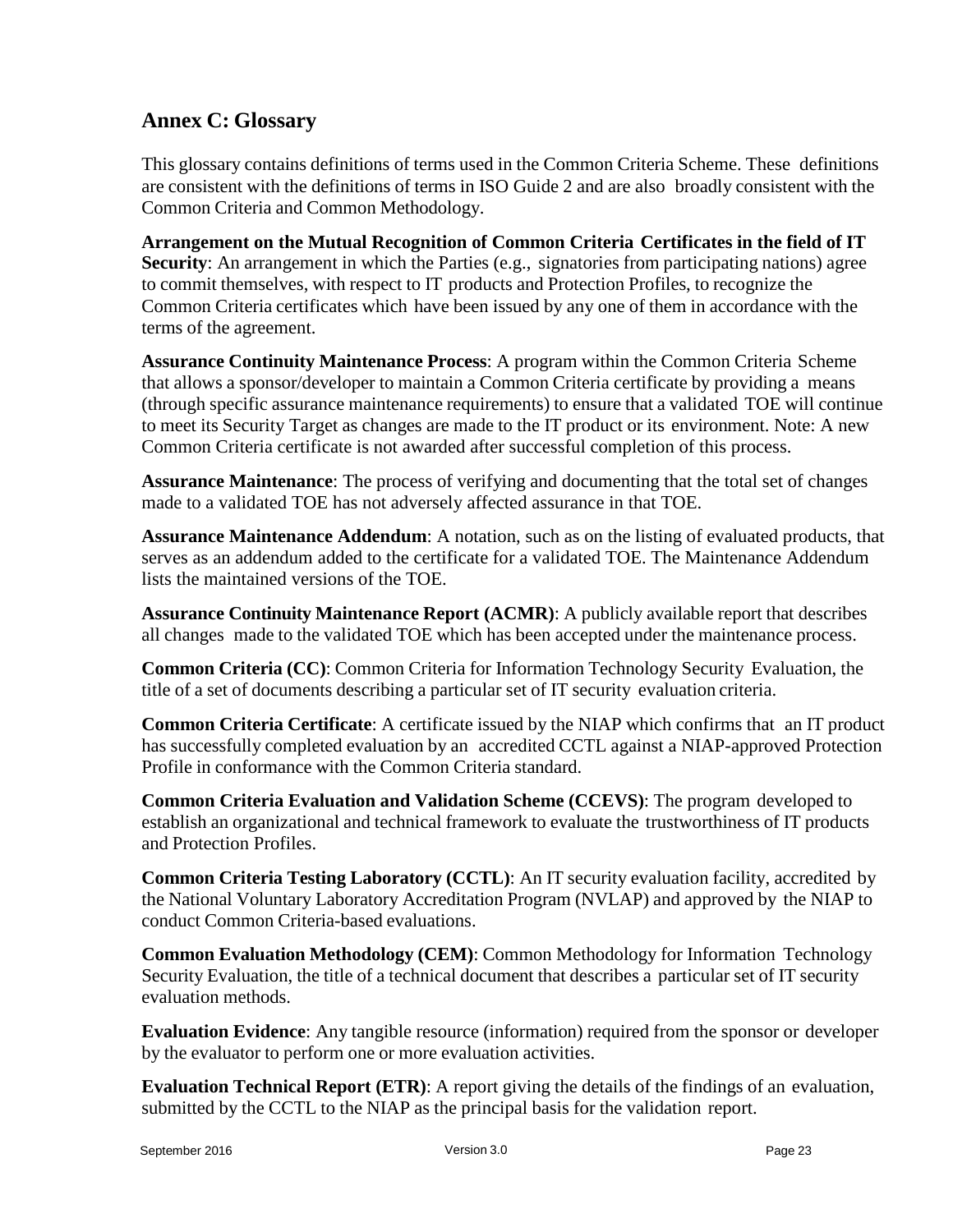**Evaluation Work Plan**: A document detailing the organization, schedule, and planned activities for an IT security evaluation, produced by a CCTL.

**Impact Analysis Report (IAR)**: A report that records the analysis of the impact of changes to the validated TOE.

**Interpretation**: Expert technical judgment regarding the meaning or method of application of any technical aspect of the Common Criteria and/or Common Methodology.

**National Information Assurance Partnership (NIAP)**: The partnership that includes the National Institute of Standards and Technology (NIST) and the National Security Agency (NSA) which established a program to evaluate IT product conformance to international standards. Currently, NIST is responsible for the NVLAP and NSA is responsible for the CCEVS.

**National Institute of Standards and Technology (NIST)**: A federal technology agency that works with industry to develop and apply technology, measurements, and standards.

**National Voluntary Laboratory Accreditation Program (NVLAP)**: The U.S. accreditation authority for CCTLs operating within the NIAP CCEVS. NVLAP is a part of the National Institute of Standards and Technology (NIST).

**Product Compliant List (PCL)**: A publicly available listing maintained by the NIAP Scheme of every IT product/system that has been issued a Common Criteria certificate by the NIAP.

**Protection Profile (PP)**: An implementation independent set of security requirements for a category of IT products which meet specific consumer needs.

**Re-evaluation**: A process of recognizing that changes made to a validated TOE require independent evaluator activities to be performed in order to establish a new Assurance Baseline. Reevaluation seeks to reuse results from a previous evaluation.

**Security Target (ST)**: A specification of the security required (both functionality and assurance) in a TOE, used as a baseline for evaluation under the Common Criteria. The ST specifies the security objectives, the threats to those objectives, and any specific security mechanisms that will be employed.

**Target of Evaluation (TOE)**: A TOE is defined as a set of software, firmware and/or hardware, which will be evaluated.

**Validation**: The process carried out by the NIAP leading to the issuance of a Common Criteria certificate.

**Validation Report (VR)**: A document issued by the NIAP and posted on the PCL which summarizes the results of an evaluation and confirms the overall results.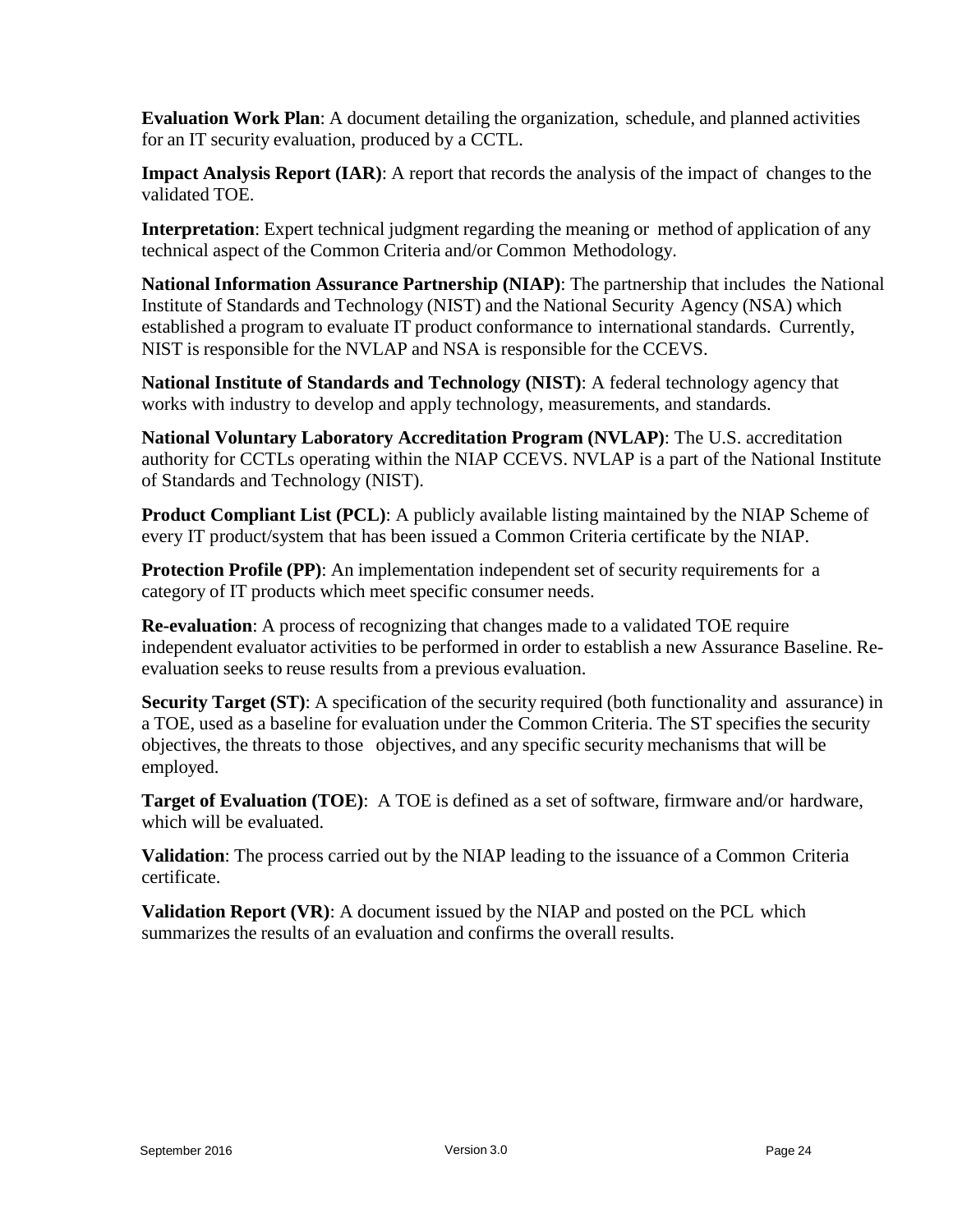# <span id="page-30-0"></span>**Annex D: Checklist for IAR Author**

| <b>TSF Interfaces.</b> Changes to the TSF Interfaces are of interest because they affect the mapping of SFRs to<br>interfaces. New or changed interfaces require testing to ensure they are implemented correctly. New or<br>changed interfaces also required design analysis.                                                                                                                                                                             |                                                                                               |           |  |
|------------------------------------------------------------------------------------------------------------------------------------------------------------------------------------------------------------------------------------------------------------------------------------------------------------------------------------------------------------------------------------------------------------------------------------------------------------|-----------------------------------------------------------------------------------------------|-----------|--|
| $[ \ ]$<br>$[ \ ]$<br>$[ \ ]$                                                                                                                                                                                                                                                                                                                                                                                                                              | New TSF Interfaces<br>Changed TSF<br>Interfaces<br>No changes to TSF<br>Interfaces            | Describe: |  |
| <b>TSF Platform (TOE Hardware).</b> Changes to the TOE hardware may be major or minor, depending on the<br>change. Faster equipment is not usually a concern, unless covert channels are part of the equation. New<br>components may create new undocumented interfaces, if they are accessible to untrusted users. A new<br>operating system (OS) is more significant, again due to potentially new interfaces.                                           |                                                                                               |           |  |
| $[ \ ]$<br>$[ \ ]$<br>$[ \ ]$<br>$[ \ ]$                                                                                                                                                                                                                                                                                                                                                                                                                   | Faster hardware<br>New components<br>New OS<br>No hardware changes                            | Describe: |  |
| <b>SFRs.</b> Changes to SFRs in the ST mean the ASE evaluation must be re-accomplished, as it affects<br>mappings, consistency, and the TSS. These changes also propagate throughout all the assurance evidence.                                                                                                                                                                                                                                           |                                                                                               |           |  |
| $[ \ ]$<br>$[ \ ]$                                                                                                                                                                                                                                                                                                                                                                                                                                         | SFR changes<br>No SFR changes                                                                 | Describe: |  |
| New Security Functions. New security functions, given exact compliance, are typically minor. However,<br>new functions may result in the incorporation of optional SFRs from the PP to which compliance is<br>claimed would constitute a major change.                                                                                                                                                                                                     |                                                                                               |           |  |
| $[ \ ]$<br>$\left[ \ \right]$                                                                                                                                                                                                                                                                                                                                                                                                                              | New security features<br>No new security<br>features                                          | Describe: |  |
| Assumptions and Objectives. Changes to assumptions and objectives may have an impact on exact<br>compliance. either create the need for new SFRs, or create contradictions with existing SFRs. If such<br>changes occur, they should be examined for such effects.                                                                                                                                                                                         |                                                                                               |           |  |
| $[ \ ]$<br>$[ \ ]$                                                                                                                                                                                                                                                                                                                                                                                                                                         | Changes to<br>Assumptions and<br>Objectives<br>No changes to<br>assumptions and<br>objectives | Describe: |  |
| Assurance Documents. There should be changes to assurance documents. Changes in other<br>documents are more significant and may require incremental evaluation. New interfaces or features<br>may change guidance documents. New hardware or OSs may change installation procedures.<br>Depending on the SARs included in the PP to which compliance is claimed, there may also be updates<br>to vulnerability assessments to capture new vulnerabilities. |                                                                                               |           |  |